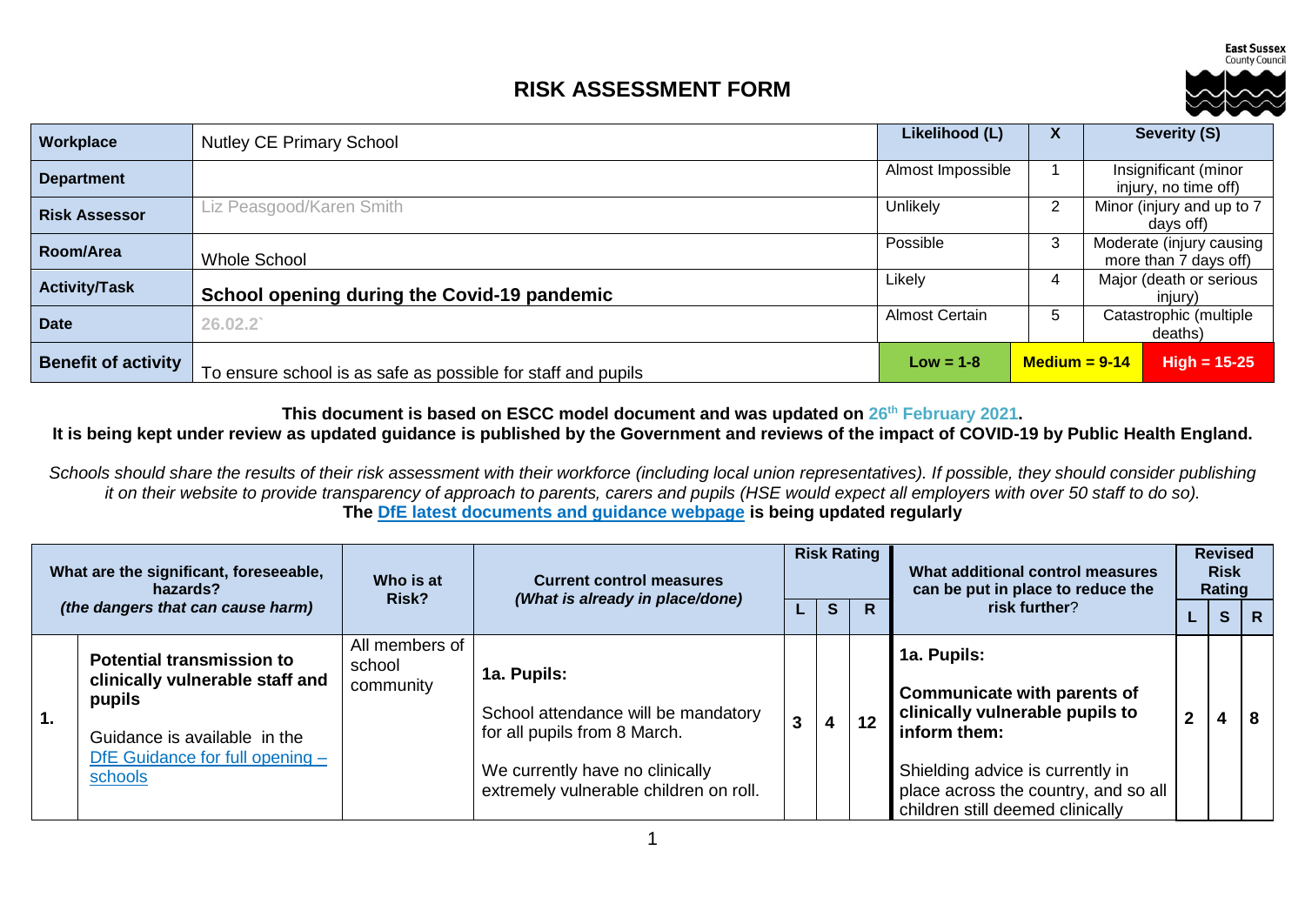| 1b. Staff:                                                                                                                                                                                                                                                                                           | extremely vulnerable are advised<br>not to attend school.                                                                                                                                                                                                                                   |
|------------------------------------------------------------------------------------------------------------------------------------------------------------------------------------------------------------------------------------------------------------------------------------------------------|---------------------------------------------------------------------------------------------------------------------------------------------------------------------------------------------------------------------------------------------------------------------------------------------|
| The school will continue to<br>assess the health and safety<br>risks to staff and meet their<br>equality duties as per their<br>local procedures.                                                                                                                                                    | Pupils who are under the care of<br>a specialist health professional:<br>Request parents discuss<br>their child's care needs with                                                                                                                                                           |
| Governors and leaders should<br>pay regard to the work-life<br>balance and wellbeing of all<br>staff including the headteacher.<br>Schools should ensure they<br>have explained to all staff the<br>measures they are proposing<br>putting in place and involve all<br>staff in that process         | their health professional to<br>ensure appropriate risk<br>controls. Further advice is<br>available from the Royal<br>College of Pediatrics and<br>Child Health.<br>Ensure these pupils have<br>the support they need to<br>ensure they are able to<br>access remote learning               |
| Review systems to support the<br>well-being of staff who may be<br>anxious. Information about the<br>extra mental health support for<br>pupils and teachers is<br>available. The government has<br>just launched the Wellbeing for<br>Education Return programme.<br>Clinically extremely vulnerable | 1b. Staff:<br><b>Conduct individual staff risk</b><br>assessments for COVID-19 in<br>line with the latest guidance.<br>Guidance on completing an<br>individual risk assessment and<br>templates are available on the web<br>shop.                                                           |
| staff are currently shielding and<br>working from home.<br>Lateral flow testing is now<br>available for all staff but not<br>mandatory and they do not<br>need to provide proof of a<br>negative test result to attend<br>school or college in person,                                               | CEV staff are advised not to attend<br>the workplace until at least 31<br>March 2021.<br>Employers should talk to their staff<br>about how they will be supported,<br>including to work from home.<br>CEV individuals should continue to<br>shield even after they have been<br>vaccinated. |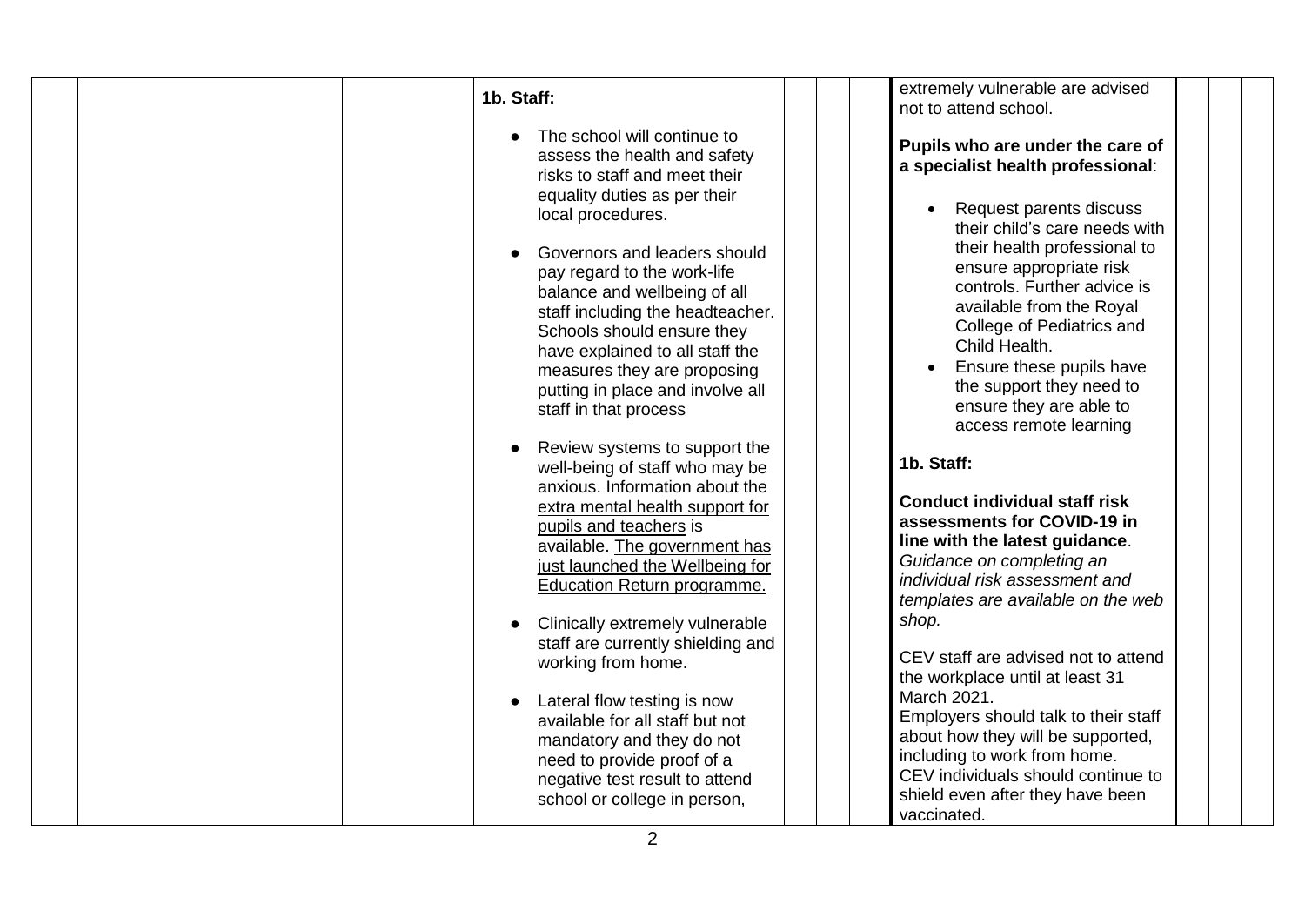|  | although participation in testing<br>is strongly encouraged<br>Rapid asymptomatic<br>coronavirus (COVID-19) testing<br>for staff in primary schools,<br>school-based nursieries and<br>maintained nursery schools<br>guidance.<br>Supply teachers and other<br>temporary or peripatetic<br>teachers (Section 2 of the<br>Guidance for full opening:<br>schools) can move between<br>schools, but leaders should<br>consider how to minimise the<br>numbers of visitors to site<br>where possible.<br>We currently have no<br>volunteers in school. If we do<br>have volunteers in, we will<br>keep mixing of volunteers<br>across groups to a minimum,<br>and they should remain 2m<br>from pupils and staff where<br>possible<br>Schools are being strongly<br>encouraged by the DfE to<br>continue to host ITT trainees.<br>Section 2 of the Guidance for<br>full opening: schools 4<br>November 2020 - Risk<br>assessments should be<br>conducted as they are for staff |  | <b>Clinically Extremely</b><br><b>Vulnerable (CEV)</b><br>employees should work<br>from home during the<br>period of national<br>restrictions, and schools<br>should consider what<br>arrangements could be<br>made for the teacher to<br>deliver lessons virtually<br>from home, where possible,<br>with support staff<br>supporting children in the<br>classroom<br>Guidance on shielding and<br>protecting people who are clinically<br>extremely vulnerable from COVID-<br><u>19</u><br><b>Consider staff who may</b><br>otherwise be at increased<br>risk from COVID-19.<br>PHE's COVID-19: review of<br>disparities in risks and<br>outcomes report.<br>Headteachers should<br>consult with BAME staff to<br>review and revise<br>deployment if appropriate.<br><b>BAMEed's resources may</b><br>be helpful in this process.<br>They can be found here:<br>https://www.bameednetwor<br>k.com/ |  |
|--|----------------------------------------------------------------------------------------------------------------------------------------------------------------------------------------------------------------------------------------------------------------------------------------------------------------------------------------------------------------------------------------------------------------------------------------------------------------------------------------------------------------------------------------------------------------------------------------------------------------------------------------------------------------------------------------------------------------------------------------------------------------------------------------------------------------------------------------------------------------------------------------------------------------------------------------------------------------------------|--|-----------------------------------------------------------------------------------------------------------------------------------------------------------------------------------------------------------------------------------------------------------------------------------------------------------------------------------------------------------------------------------------------------------------------------------------------------------------------------------------------------------------------------------------------------------------------------------------------------------------------------------------------------------------------------------------------------------------------------------------------------------------------------------------------------------------------------------------------------------------------------------------------------|--|
|--|----------------------------------------------------------------------------------------------------------------------------------------------------------------------------------------------------------------------------------------------------------------------------------------------------------------------------------------------------------------------------------------------------------------------------------------------------------------------------------------------------------------------------------------------------------------------------------------------------------------------------------------------------------------------------------------------------------------------------------------------------------------------------------------------------------------------------------------------------------------------------------------------------------------------------------------------------------------------------|--|-----------------------------------------------------------------------------------------------------------------------------------------------------------------------------------------------------------------------------------------------------------------------------------------------------------------------------------------------------------------------------------------------------------------------------------------------------------------------------------------------------------------------------------------------------------------------------------------------------------------------------------------------------------------------------------------------------------------------------------------------------------------------------------------------------------------------------------------------------------------------------------------------------|--|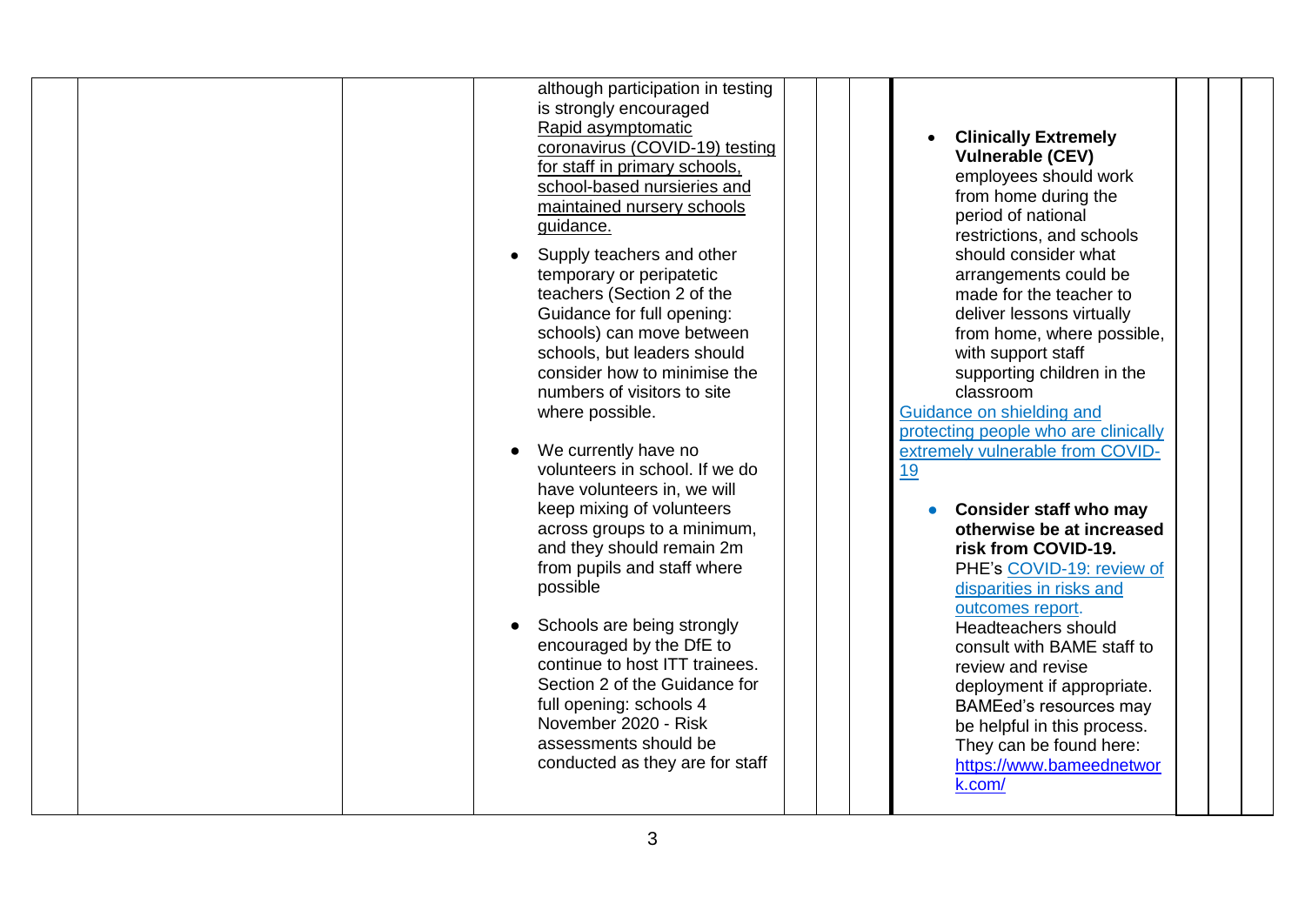|  |  |  | People who live with<br>$\bullet$<br>those who are clinically<br>extremely vulnerable or<br>clinically vulnerable can<br>attend the workplace<br>Consider any risks to<br>$\bullet$<br>female employees of                                                                                    |  |
|--|--|--|-----------------------------------------------------------------------------------------------------------------------------------------------------------------------------------------------------------------------------------------------------------------------------------------------|--|
|  |  |  | childbearing age and, in<br>particular, risks to new and<br>expectant mothers. If you<br>are notified that an<br>employee is pregnant,<br>breastfeeding, or has given<br>birth within the last 6<br>months, you should check<br>the workplace risk<br>assessment to see if any                |  |
|  |  |  | new risks have arisen.<br>Conduct an assessment to<br>help identify any additional<br>action that needs to be<br>taken to mitigate risks. Any<br>risks identified at that point,<br>or later during the<br>pregnancy, in the first 6<br>months after birth, or while<br>the employee is still |  |
|  |  |  | breastfeeding, should be<br>part of the general<br>workplace risk assessment.<br>Take appropriate sensible<br>action to reduce, remove or<br>control the risks.                                                                                                                               |  |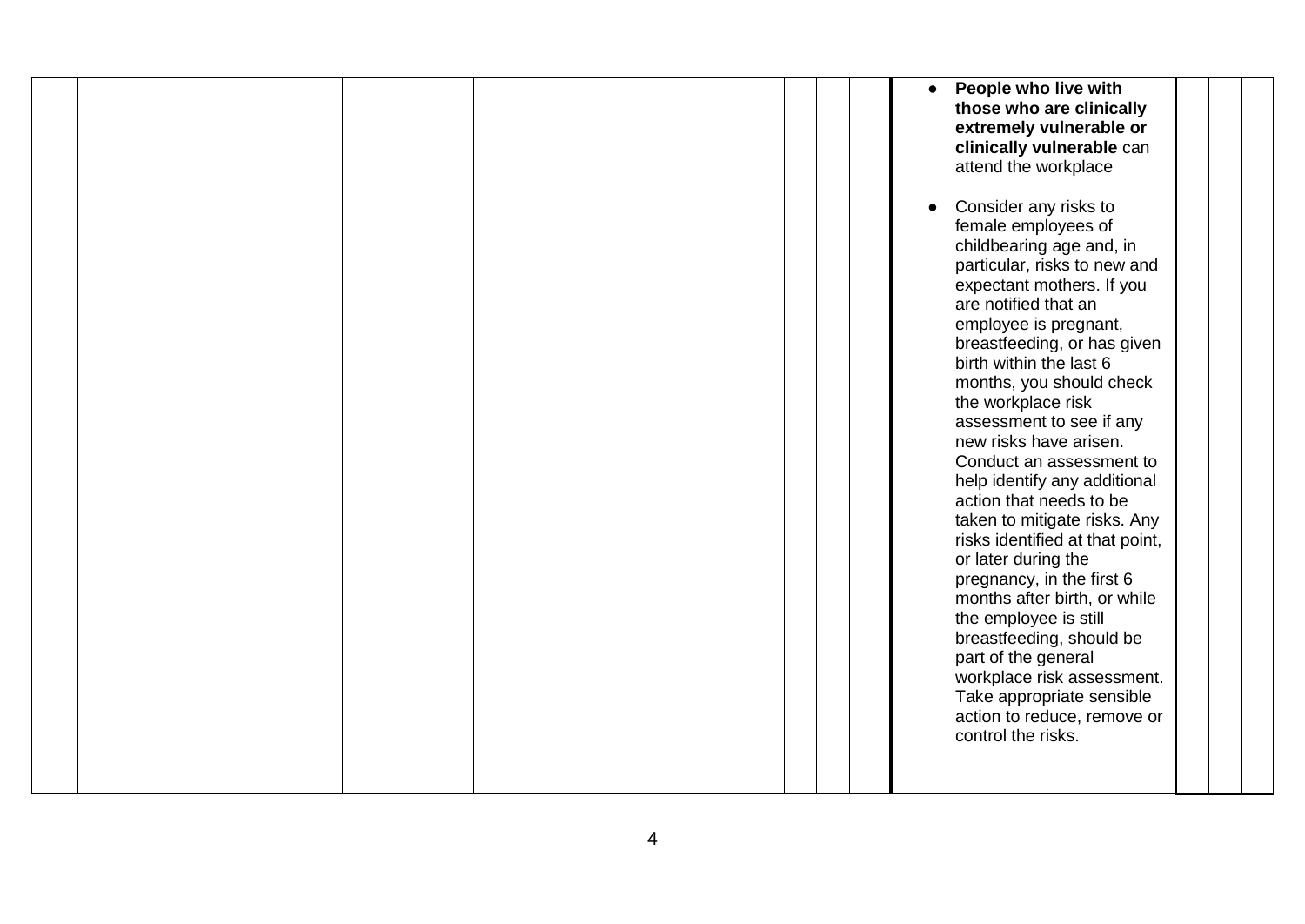| 2. | <b>Risk of ongoing</b><br>contamination from pupils<br>and staff | All members of<br>the school<br>community | Follow the DfE's guidance for leaders<br>and staff in schools on use of the NHS<br>COVID-19 app. See the guidance here<br>The following control measures should<br>be considered in addition to those<br>outlined in the East Sussex Model<br><b>Risk Assessments for:</b><br>(i) Movement around the School site,<br>(ii) General classroom activities,<br>(iii) Playground activities,<br>(iv) Play equipment<br>(v) Educational Visits<br>All day visits should ensure a thorough<br>risk assessment is in place. As part of<br>the risk assessment consult the health<br>and safety guidance on educational<br>visits.- We have suspended all off site<br>visits. The government are currently<br>reviewing the possibility of outdoor<br>education so this may change.<br>All overseas visits are prohibited as<br>are residential visits until Easter 2021<br>when a review will be carried out.<br>vi) Wraparound provision and extra-<br>curricular activity- After school clubs<br>are permitted to resume from March<br>8th. | $\overline{2}$ | 3 | 6 | 2a - Pupils<br>Rapid testing using Lateral Flow<br>Devices (LFD)s will support the<br>return to face-to-face education by<br>helping to identify people who are<br>infectious but do not have any<br>coronavirus (COVID-19)<br>symptoms. Testing remains<br>voluntary but strongly encouraged.<br>Ensure any staff or pupils<br>who wear face coverings on<br>the way to school are<br>following the processes for<br>removal, storage/disposal<br>of the mask and that they<br>must hand wash on arrival<br>in line with the guidance on<br>safe working in education,<br>childcare and children's<br>social care<br>Work in partnership with<br>local BAME and/or faith<br>communities to reinforce<br>individual and household<br>risk reduction strategies<br>relevant to the school<br>community PHE review of<br>the impact of Covid-19 on<br><b>BAME</b> groups<br>$2b - Staff$<br>Organise appropriately<br>sized groups and<br>encourage social distancing<br>in line with the detailed | $2^{\circ}$ | 3 | 6 |  |
|----|------------------------------------------------------------------|-------------------------------------------|----------------------------------------------------------------------------------------------------------------------------------------------------------------------------------------------------------------------------------------------------------------------------------------------------------------------------------------------------------------------------------------------------------------------------------------------------------------------------------------------------------------------------------------------------------------------------------------------------------------------------------------------------------------------------------------------------------------------------------------------------------------------------------------------------------------------------------------------------------------------------------------------------------------------------------------------------------------------------------------------------------------------------------------|----------------|---|---|--------------------------------------------------------------------------------------------------------------------------------------------------------------------------------------------------------------------------------------------------------------------------------------------------------------------------------------------------------------------------------------------------------------------------------------------------------------------------------------------------------------------------------------------------------------------------------------------------------------------------------------------------------------------------------------------------------------------------------------------------------------------------------------------------------------------------------------------------------------------------------------------------------------------------------------------------------------------------------------------------|-------------|---|---|--|
|----|------------------------------------------------------------------|-------------------------------------------|----------------------------------------------------------------------------------------------------------------------------------------------------------------------------------------------------------------------------------------------------------------------------------------------------------------------------------------------------------------------------------------------------------------------------------------------------------------------------------------------------------------------------------------------------------------------------------------------------------------------------------------------------------------------------------------------------------------------------------------------------------------------------------------------------------------------------------------------------------------------------------------------------------------------------------------------------------------------------------------------------------------------------------------|----------------|---|---|--------------------------------------------------------------------------------------------------------------------------------------------------------------------------------------------------------------------------------------------------------------------------------------------------------------------------------------------------------------------------------------------------------------------------------------------------------------------------------------------------------------------------------------------------------------------------------------------------------------------------------------------------------------------------------------------------------------------------------------------------------------------------------------------------------------------------------------------------------------------------------------------------------------------------------------------------------------------------------------------------|-------------|---|---|--|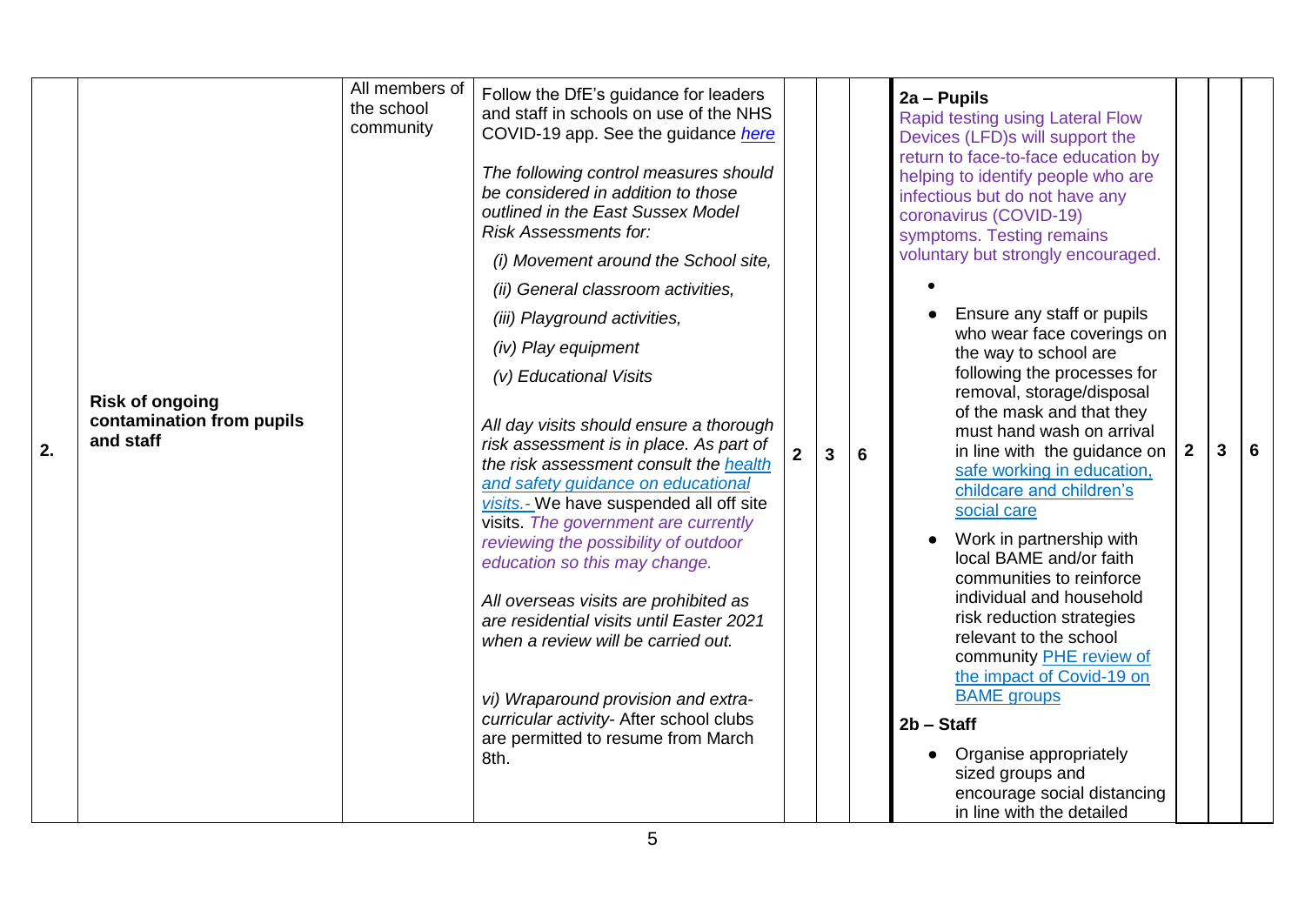| <b>Face Coverings</b><br>Follow the government<br>guidance on face coverings<br>and communicate the school's<br>procedures.                                                                                                                         | actions within the DfE<br>guidance for full opening of<br>schools - see Section 1<br><b>Prevention point 5</b><br>Key information from the<br>guidance is on Czone and<br>can be found here                                |
|-----------------------------------------------------------------------------------------------------------------------------------------------------------------------------------------------------------------------------------------------------|----------------------------------------------------------------------------------------------------------------------------------------------------------------------------------------------------------------------------|
| When restrictions are in place,<br>schools and colleges will need<br>to communicate quickly and<br>clearly to staff, parents, pupils<br>and learners that the new<br>arrangements require the use<br>of face coverings in certain<br>circumstances. | 2c - Buildings & resources<br>To balance the need for<br>increased ventilation while                                                                                                                                       |
| Staff are strongly advised to<br>wear face coverings/visors in<br>school, whether supervising<br>children or moving around the<br>building.<br>A one way system remains in                                                                          | maintaining a comfortable<br>temperature, the measures<br>outlined in 'Keeping<br>occupied spaces well<br>ventilated' at Part 8 of the<br><b>Protective measures</b><br>guidance should be used<br>as appropriate to avoid |
| place through the building.<br>The hall is well ventilated when<br>used by having the back doors<br>open,<br>Children in school are kept<br>distanced from each other and<br>from staff wherever possible.                                          | build-up of viral load.<br>Follow the specific HSE<br>guidance on Air<br>conditioning and ventilation<br>during the coronavirus<br>pandemic                                                                                |
| For sports lessons, pupils are<br>in their groups and sports<br>equipment is thoroughly                                                                                                                                                             | There may be an additional<br>risk of infection in<br>environments where                                                                                                                                                   |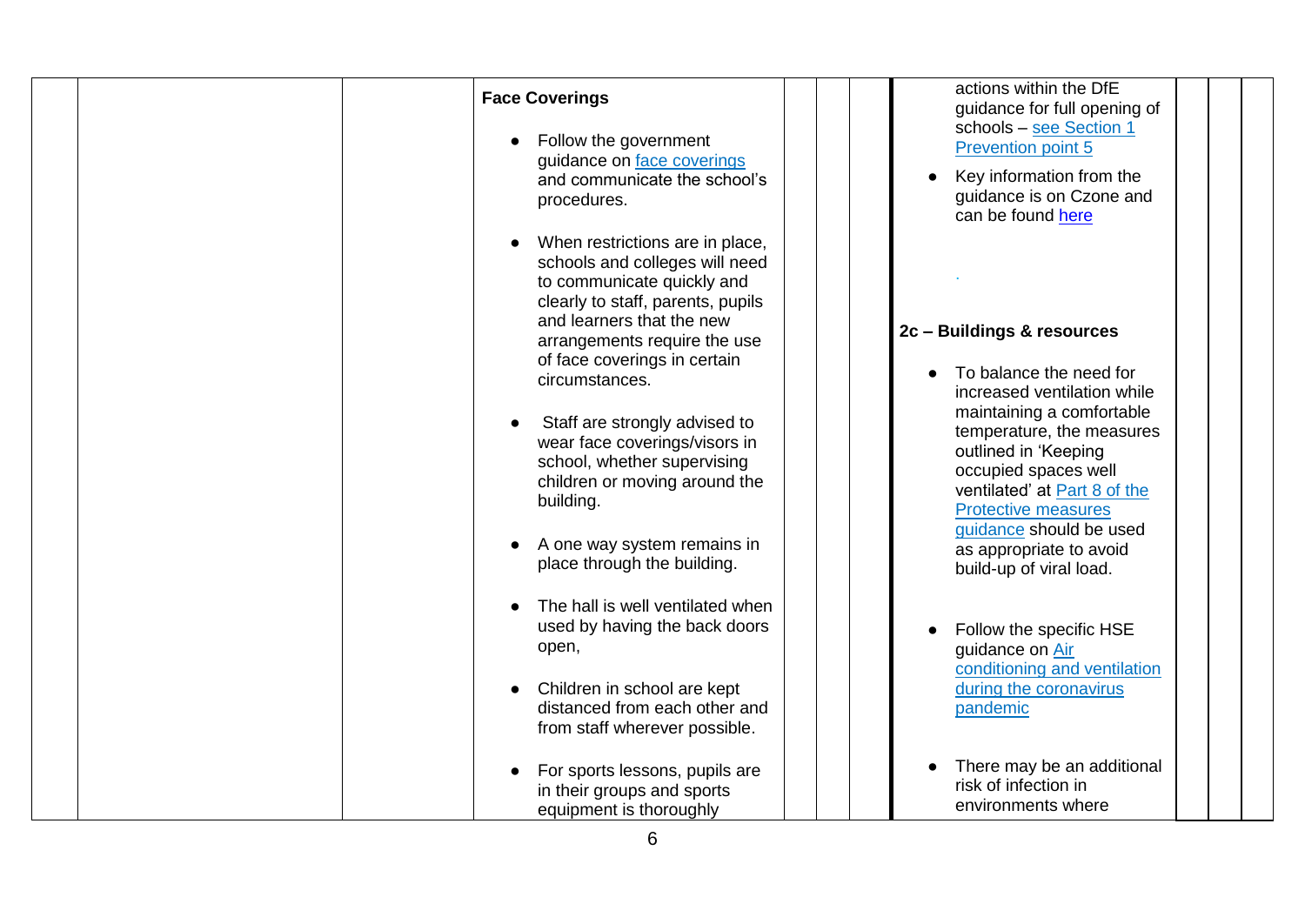|  | cleaned between each use by        | singing, chanting, playing            |
|--|------------------------------------|---------------------------------------|
|  | different individual groups or     | wind or brass instruments,            |
|  | separate equipment used.           | dance and drama takes                 |
|  | Prioritise outdoor sports and      | place. Singing, wind and              |
|  | use large indoor spaces where      | brass instrument playing              |
|  | this is not possible. Maximise     | can be undertaken in line             |
|  | natural ventilation flows.         | with the guidance, in                 |
|  |                                    | particular the guidance               |
|  | There is a limit of 2 staff        | available at working safely           |
|  | members permitted in the           | during coronavirus (COVID-            |
|  | staffroom at any time.             | 19): performing arts                  |
|  |                                    | and Department for Culture,           |
|  | Staff had been advised not to      | Media and Sport (DCMS)                |
|  | make drinks or prepare food        |                                       |
|  | for others and clean touch         |                                       |
|  | points (e.g. kettle handle, taps,  | https://www.gov.uk/govern             |
|  | etc.) after use.                   | ment/publications/coronavir           |
|  |                                    | us-covid-19-online-                   |
|  | Staff are asked to clean the       | education-resources                   |
|  | adult toilet facilities after use. |                                       |
|  | Cleaning materials provided in     |                                       |
|  | each cubicle.                      |                                       |
|  |                                    | PHE endorsed 'systems of<br>$\bullet$ |
|  | Staff are asked not to go into     | control' now build upon the           |
|  | the office or other classrooms     | hierarchy of protective measures in   |
|  | unless required to cut down on     | use since the Covid-19 pandemic.      |
|  | unnecessary adult interactions.    | Schools must work through them,       |
|  |                                    | adopting measures to the fullest      |
|  | Staff will ensure adequate         | extent possible. Guidance for full    |
|  | ventilation by opening doors       | opening: schools - Section 1 Public   |
|  | and windows. Staff and             | Health Advice to minimise Covid-      |
|  | children all advised to wear       | 19 risks 4 November 2020.             |
|  | additional layers for warmth.      | Staff in primary schools will         |
|  | Staff are advised to open          | continue to test with LFDs twice a    |
|  | windows more fully when            | week at home, as per existing         |
|  |                                    | guidance on testing for staff in      |
|  |                                    | primary schools and nurseries.        |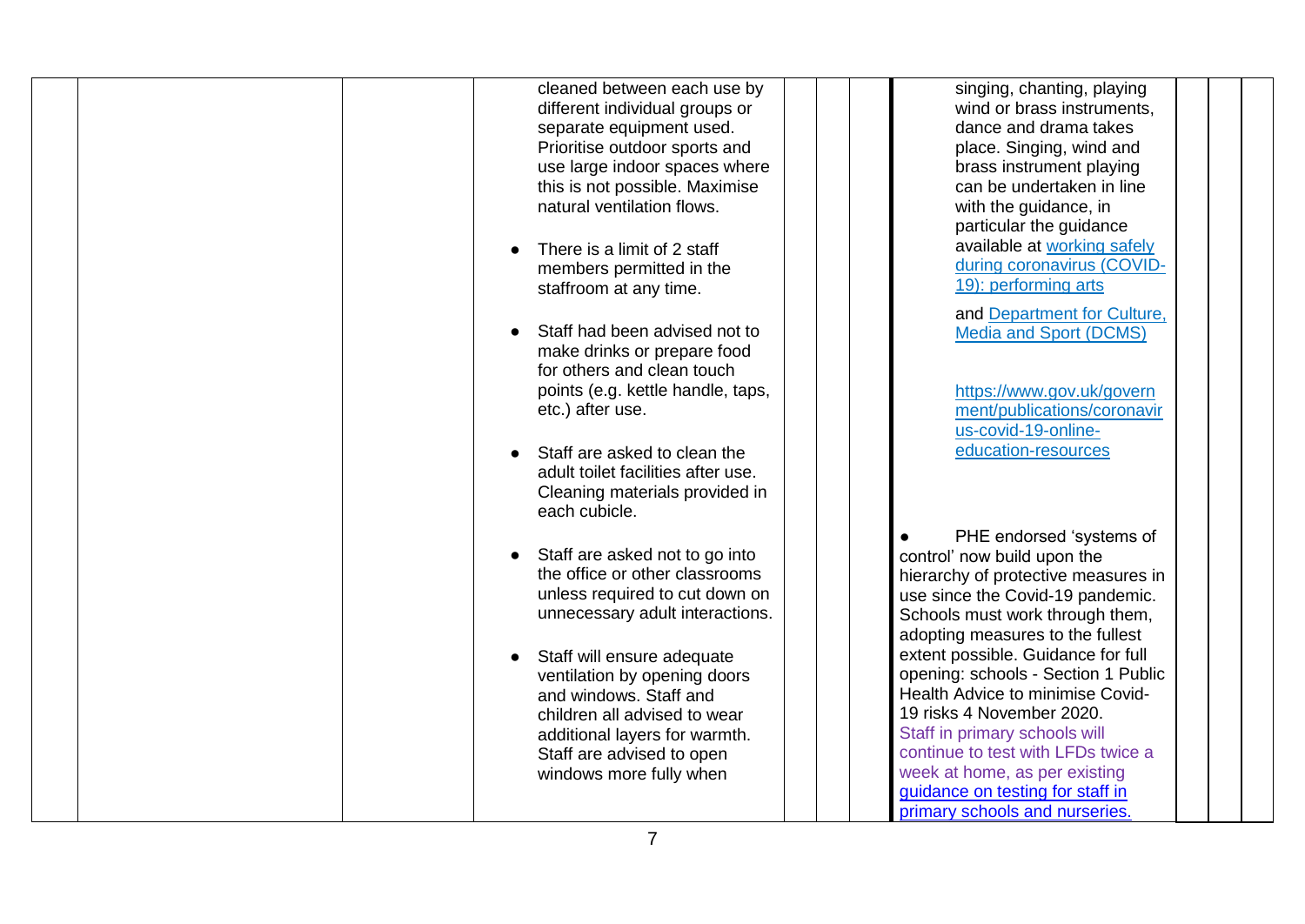| children are outside for break<br>times.                                                                                                                                                                                                                                               |
|----------------------------------------------------------------------------------------------------------------------------------------------------------------------------------------------------------------------------------------------------------------------------------------|
| School uniform requirements<br>will be reintroduced from March<br>$8th$ .                                                                                                                                                                                                              |
| Any singing activities will be<br>held outside only.                                                                                                                                                                                                                                   |
| Kitchens comply with the<br>guidance for food businesses<br>on coronavirus (COVID-19).<br>They should be able to provide<br>food to all pupils who want it,<br>including FSM or universal<br>infant free school meals. The<br>school kitchen will reopen on<br>March 8 <sup>Th</sup> . |
| Hand santiser is available in all<br>$\bullet$<br>teaching spaces and outside<br>the hall. This is checked at<br>least daily and refilled.                                                                                                                                             |
| Staff have access to<br>$\bullet$<br>antibacterial spray, paper<br>towels and wipes.                                                                                                                                                                                                   |
| Ongoing leadership support for<br>any emerging anxiety and/or<br>wellbeing issues is being<br>provided and staff have access<br>to free and confidential<br>counselling sessions.                                                                                                      |
| School leaders receive daily<br>DfE updates and the ESCC                                                                                                                                                                                                                               |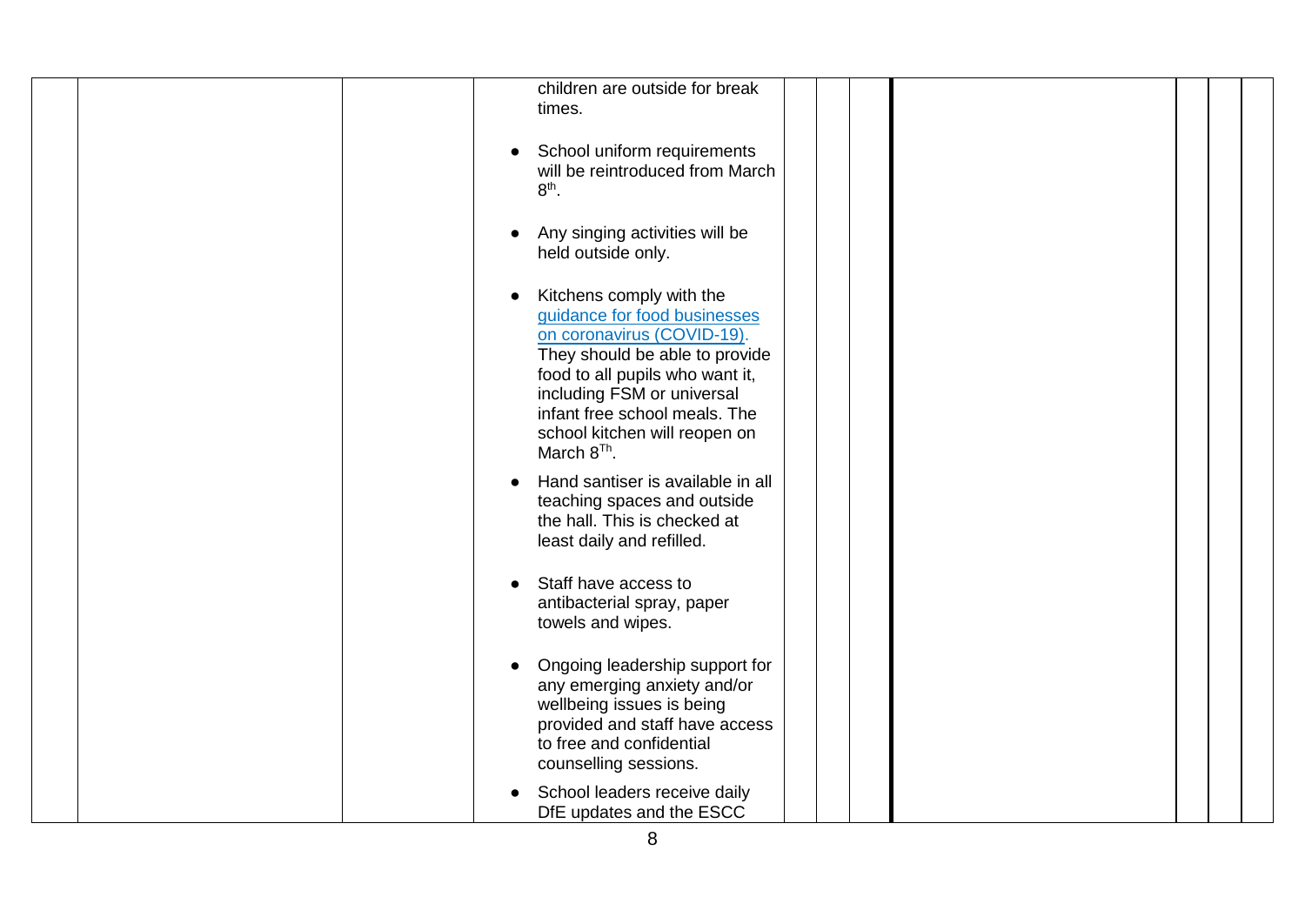| message board updates and<br>act on them accordingly.                                                                                                                                                                                                                                                                                                                                        |
|----------------------------------------------------------------------------------------------------------------------------------------------------------------------------------------------------------------------------------------------------------------------------------------------------------------------------------------------------------------------------------------------|
| A DSL will be on site at all<br>times.                                                                                                                                                                                                                                                                                                                                                       |
| Staff meetings will be held on<br>Teams after school where staff<br>can join from home if needed.                                                                                                                                                                                                                                                                                            |
| Headteacher to update the<br>Chair of governors at least<br>weekly either by phone or<br>email.                                                                                                                                                                                                                                                                                              |
| This risk assessment will be<br>published on the school<br>website and reviewed<br>fortnightly (or before if further<br>guidance is issued).                                                                                                                                                                                                                                                 |
| 2a - Pupils                                                                                                                                                                                                                                                                                                                                                                                  |
| Ongoing vigilance, monitoring<br>and support for any emerging<br>pastoral, anxiety and/or mental<br>health issues. Information<br>about the extra mental health<br>support for pupils and teachers<br>is available. Headteacher to<br>remind families via a weekly<br>update (to replace Friday<br>newsletter) that she is there to<br>support and to signpost them<br>to support available. |
| Parents are reminded<br>frequently, via email, to contact<br>the school if they are                                                                                                                                                                                                                                                                                                          |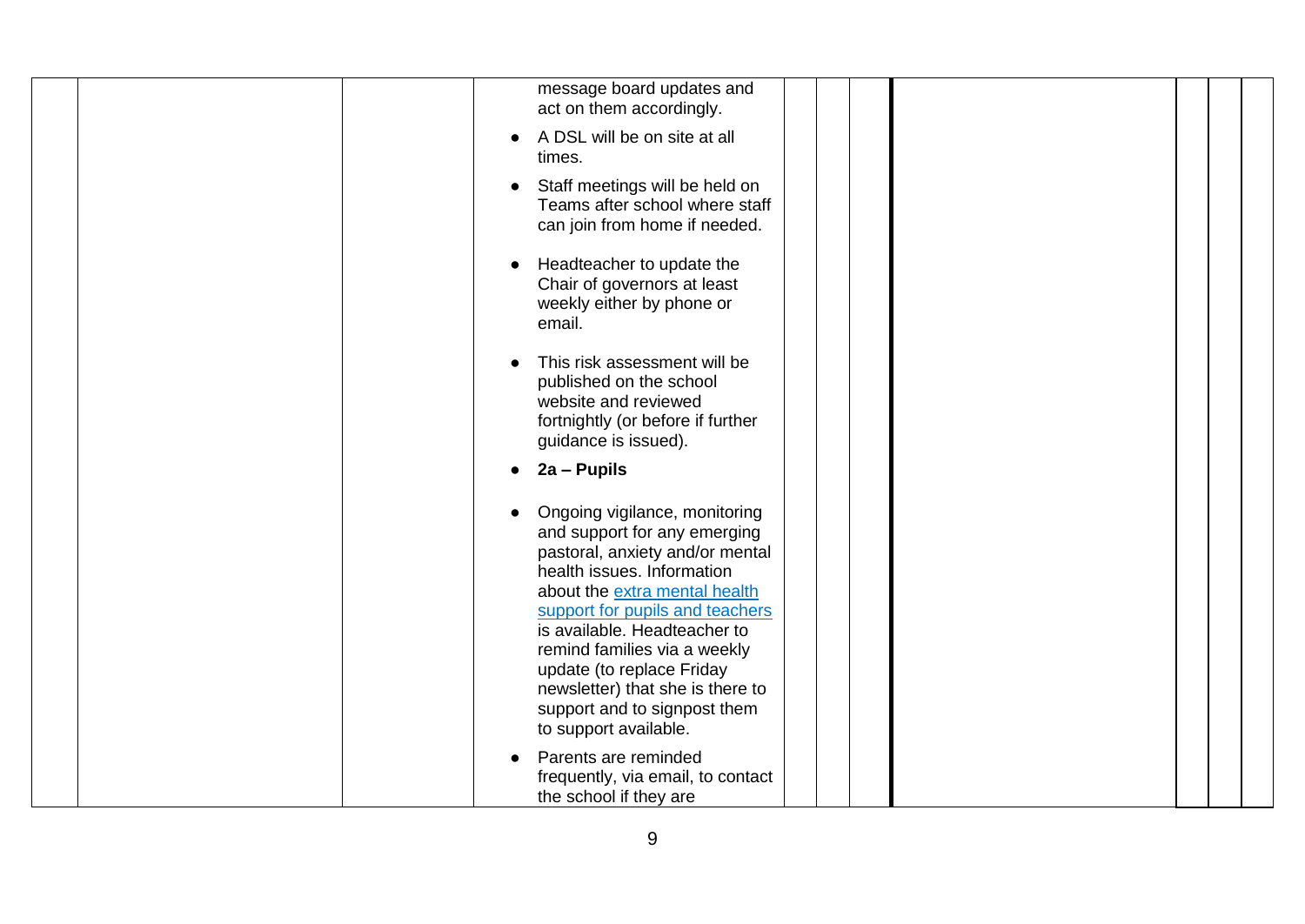| experiencing difficulties or<br>need support.<br>Review the NHS guidance on<br>hand cleaning Staff MUST<br>ensure that pupils engage in<br>regular handwashing for 20<br>seconds with soap and water<br>(or use sanitiser) at the<br>following times:<br>arrival to school<br>returning from breaktime<br>before & after eating<br>when they change rooms<br>Older pupils should be<br>supported to maintain distance<br>and understand not to touch<br>staff and their peers where |  |
|-------------------------------------------------------------------------------------------------------------------------------------------------------------------------------------------------------------------------------------------------------------------------------------------------------------------------------------------------------------------------------------------------------------------------------------------------------------------------------------|--|
| possible. (this will not be<br>possible for younger children<br>and those with complex<br>needs). Contact between<br>groups should be avoided.<br>Leaders MUST ensure that                                                                                                                                                                                                                                                                                                          |  |
| school has enough tissues and<br>bins available to support pupils<br>and staff to follow the catch it,<br>kill it bin it approach. Reinforce<br>routines of using a tissue to<br>cough or sneeze and bins for<br>tissue waste.                                                                                                                                                                                                                                                      |  |
| Remind children regularly not<br>to touch their face with their<br>hands. When they do so<br>encourage them to wash<br>hands immediately.                                                                                                                                                                                                                                                                                                                                           |  |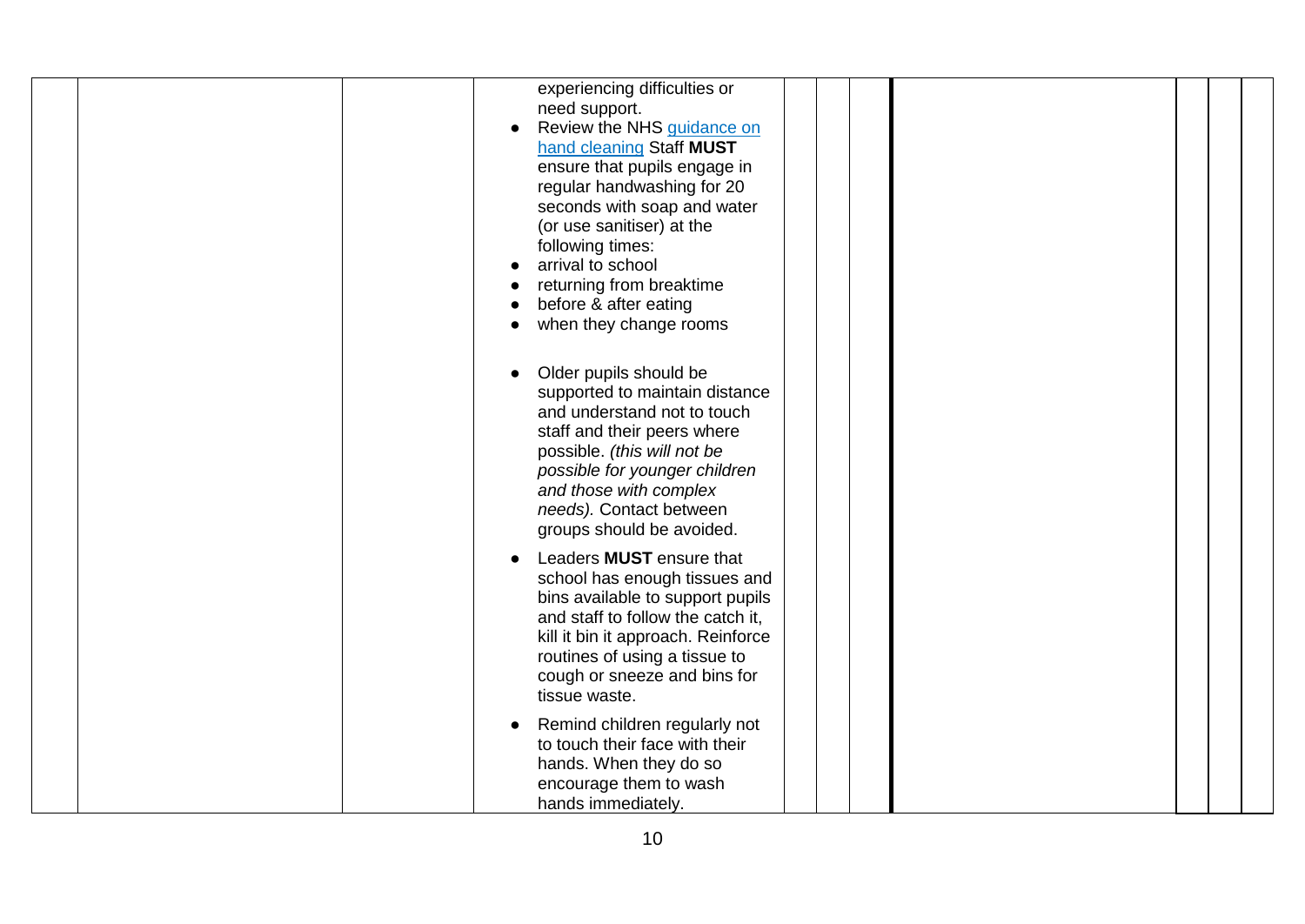| Coordinate pastoral support for<br>pupils (parents/carers and<br>staff) who feel anxious<br>returning to school after being<br>isolated for some time<br>Ensure appropriate support is<br>made available for pupils with<br>SEND by deploying support<br>staff and accommodating<br>visiting specialists in line with<br>the DfE Guidance for full<br>opening - schools and the<br>EEF guidance on making the<br>best use of teaching assistants<br>Leaders have already<br>produced individual risk<br>assessments for pupils with<br>EHC plans attending school,<br>these may need amending. |  |  |  |
|------------------------------------------------------------------------------------------------------------------------------------------------------------------------------------------------------------------------------------------------------------------------------------------------------------------------------------------------------------------------------------------------------------------------------------------------------------------------------------------------------------------------------------------------------------------------------------------------|--|--|--|
| $2b - Start$<br>Plan to provide for<br>appropriately sized groups<br>whilst encouraging social<br>distancing in line with the<br>detailed actions within the DfE<br>guidance for full opening of<br>schools - see Section 1<br><b>Prevention point 5</b><br>Ensure staff understand that<br>since September they can now<br>operate across different<br>classes and year groups in<br>order to facilitate the delivery of<br>the school timetable. If moving<br>between classes / year groups                                                                                                  |  |  |  |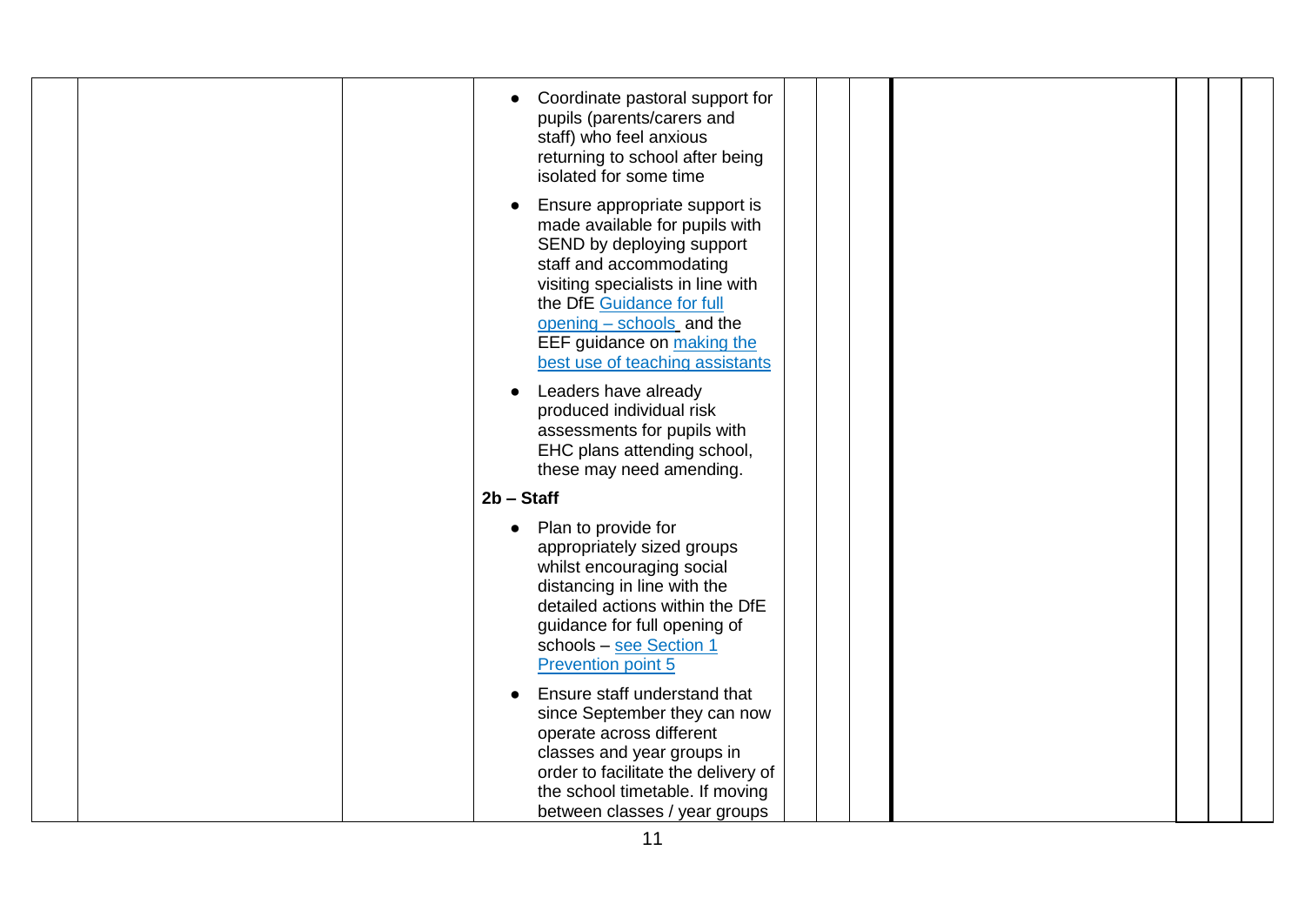|  | they should keep their distance<br>from other staff and pupils as<br>much as possible (2m from<br>staff)                                                                                                                                                                                                                        |
|--|---------------------------------------------------------------------------------------------------------------------------------------------------------------------------------------------------------------------------------------------------------------------------------------------------------------------------------|
|  | Ensure staff are aware of DFE<br>guidance that social distancing<br>guidance is to avoid close face<br>to face contact and minimise<br>time spent within 1m of<br>anyone.                                                                                                                                                       |
|  | Reinforcing learning and<br>practice of good hygiene habits<br>through games, songs and<br>repetition                                                                                                                                                                                                                           |
|  | Break time and lunchtimes and<br>movement around the school<br>are staggered so groups do not<br>come into contact                                                                                                                                                                                                              |
|  | 2c - Buildings and resources                                                                                                                                                                                                                                                                                                    |
|  | Ensure all the usual building<br>checks are undertaken to<br>make the school safe. In the<br>event that buildings have been<br>closed or had reduced<br>occupancy; water system<br>stagnation can occur due to<br>lack of use. Follow advice and<br>actions detailed in Legionella<br>risks during the coronavirus<br>outbreak. |
|  | Classrooms and other areas<br>deep cleaned.                                                                                                                                                                                                                                                                                     |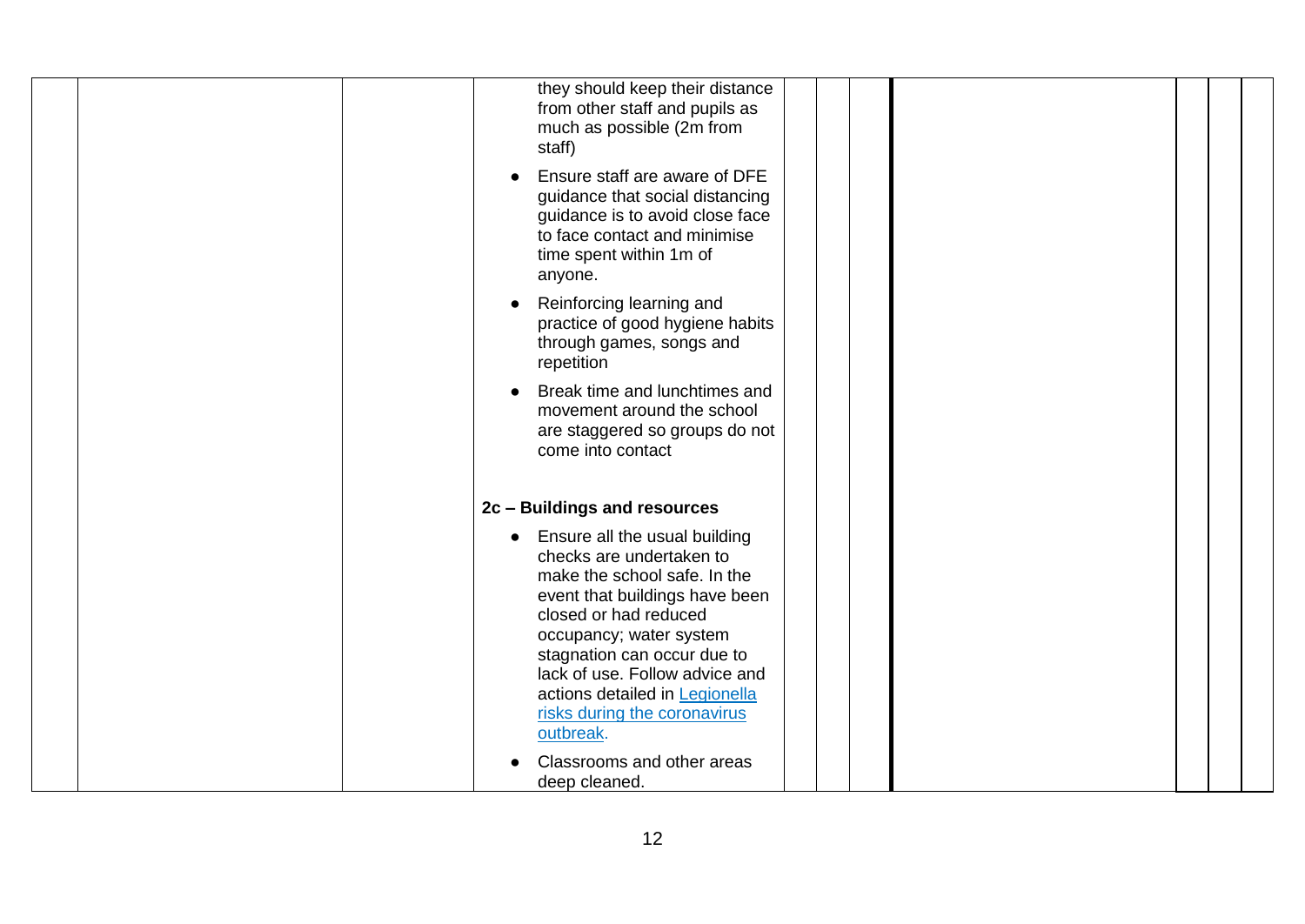| Engage children in education<br>resources such as e-bug and<br>PHE schools resources                                                                                                                                                                                                                |  |
|-----------------------------------------------------------------------------------------------------------------------------------------------------------------------------------------------------------------------------------------------------------------------------------------------------|--|
| SLT and DSL roles adapted to<br>$\bullet$<br>the ongoing revisions to guidance<br>during partial opening of the school in<br>the summer term. A DSL is on site at<br>all times, with the Head (Lead DSL)<br>available on the telephone at all times<br>as she is shielding and working<br>remotely. |  |
| Health and Safety, and<br>safeguarding policies and practices<br>kept up to date in line with current DfE<br>guidance. General information on how<br>to make a workplace COVID-secure<br>and risk assessments is provided by<br>the HSE guidance on working safely.                                 |  |
| Tell pupils, parents/carers and<br>any visitors, such as suppliers, not to<br>enter the school if they are displaying<br>any symptoms of coronavirus<br>(following the COVID-19: guidance for<br>households with possible coronavirus<br>infection)                                                 |  |
| Stick to school opening times<br>and encourage staff to go home<br>immediately to reduce risk.                                                                                                                                                                                                      |  |
| Maintain staff and visitor<br>$\bullet$<br>signing-in arrangements to ensure<br>social distancing and hygiene e.g. only<br>office staff signing in staff/essential                                                                                                                                  |  |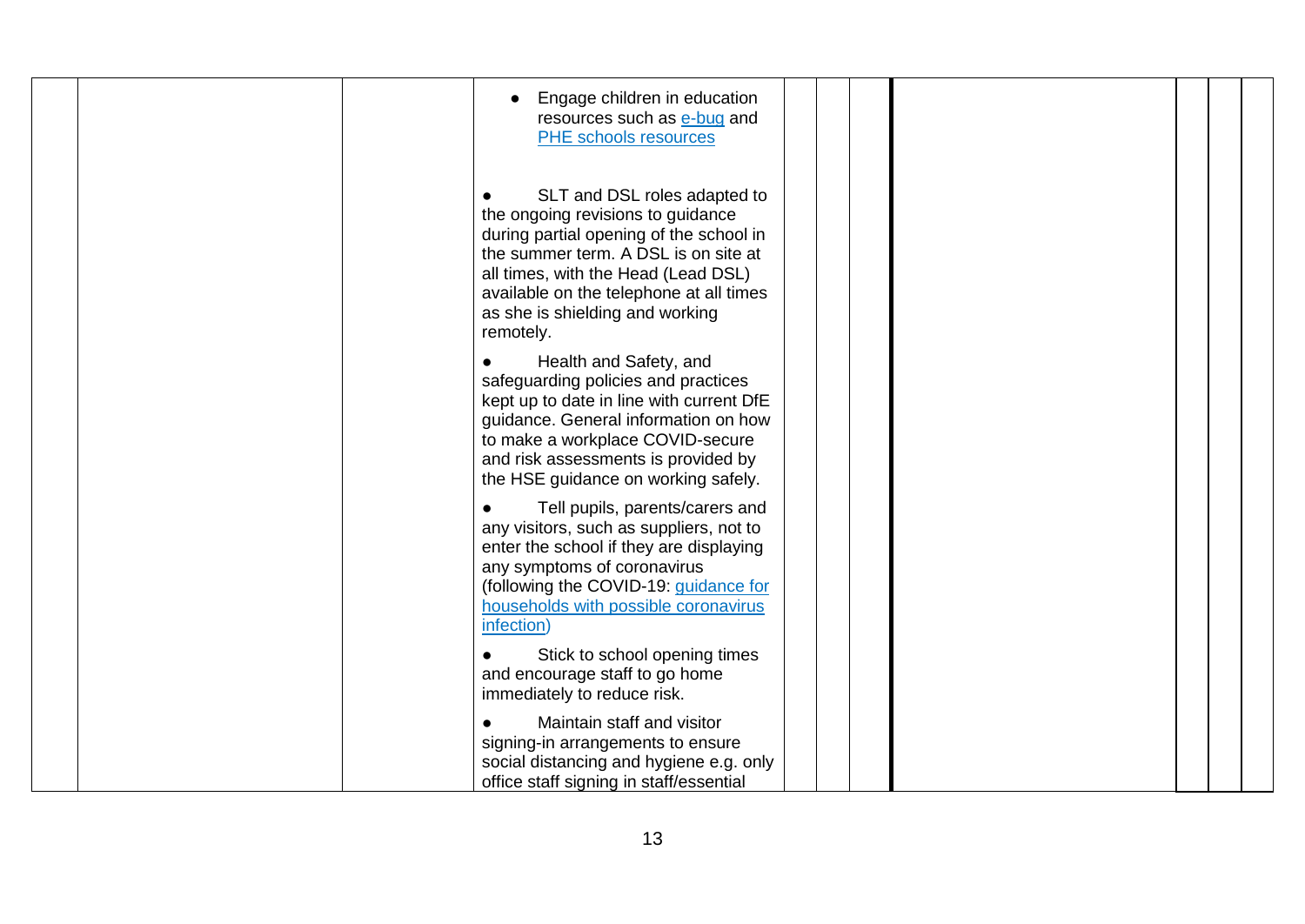|    |                                                                                                                                                                                        |                                           | visitors. Staff to use own pen if no<br>office staff available.                                                                                                                                                                                                                                                                                                                                                                                                                                                                                                                                                                                                                                                                                                                                                                                                                                                      |              |   |                |                                                                                                                                                                                                                                        |   |   |   |
|----|----------------------------------------------------------------------------------------------------------------------------------------------------------------------------------------|-------------------------------------------|----------------------------------------------------------------------------------------------------------------------------------------------------------------------------------------------------------------------------------------------------------------------------------------------------------------------------------------------------------------------------------------------------------------------------------------------------------------------------------------------------------------------------------------------------------------------------------------------------------------------------------------------------------------------------------------------------------------------------------------------------------------------------------------------------------------------------------------------------------------------------------------------------------------------|--------------|---|----------------|----------------------------------------------------------------------------------------------------------------------------------------------------------------------------------------------------------------------------------------|---|---|---|
| 3. | <b>Site Safety risks</b><br><b>Fire procedures</b><br>Lockdown<br>Movement for lunch /<br>transitions<br><b>Toilets</b><br><b>Security including risk</b><br>of theft<br>Data breaches | All members of<br>the school<br>community | <b>SLT</b> lead identified<br>Continue taking the attendance<br>register and following up any<br>absences in line with statutory<br>guidance.<br>School to follow risk<br>assessments for premises and<br>accessing outside equipment<br>and areas.<br>Arrange revised fire evacuation<br>drills / lockdown drills regularly<br>Ensure pupils, parents and<br>staff are aware that DfE<br>guidance states that different<br>groups/bubbles don't need to<br>be allocated their own toilet<br>blocks, but toilets will need to<br>be cleaned regularly and pupils<br>must be encouraged to clean<br>their hands thoroughly after<br>using the toilet.<br>Share updated fire evacuation<br>information with all staff<br>Share updated fire evacuation<br>information with children<br>Share lockdown procedures<br>with all staff<br>Follow revised lunch and break<br>rotas to ensure safe movement<br>around school | $\mathbf{2}$ | 3 | $6\phantom{1}$ | Any incidences are logged,<br>and the risk assessment is<br>evaluated, and changes<br>made as a result of lessons<br>learned.<br>Reconsider e-safety<br>policies and procedures in<br>light of lessons learned<br>during home learning | 1 | 3 | 3 |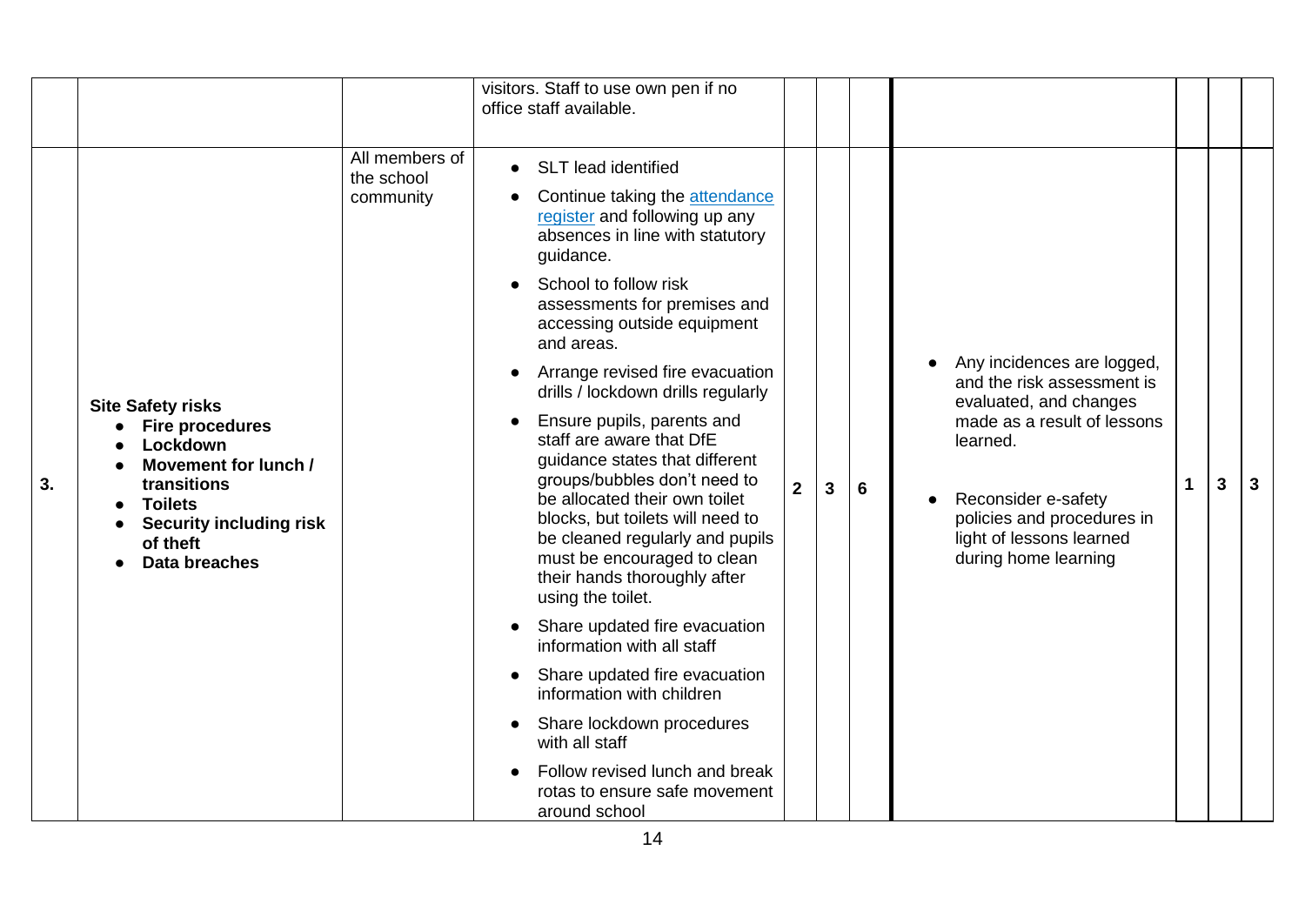| 5. | <b>Risks of possible</b><br>transmission to pupils who<br>travel to school by dedicated                     | Pupils                                    |                                                                                                                                                                                                                                                                                                                                                                                                                                                                                                                                                                                                                                                                                                                                                                                                                                                                                                                                                             | n/<br>a        |   |   | <b>Dedicated school transport</b><br>(including statutory provision)                              | n/<br>a |   |   |
|----|-------------------------------------------------------------------------------------------------------------|-------------------------------------------|-------------------------------------------------------------------------------------------------------------------------------------------------------------------------------------------------------------------------------------------------------------------------------------------------------------------------------------------------------------------------------------------------------------------------------------------------------------------------------------------------------------------------------------------------------------------------------------------------------------------------------------------------------------------------------------------------------------------------------------------------------------------------------------------------------------------------------------------------------------------------------------------------------------------------------------------------------------|----------------|---|---|---------------------------------------------------------------------------------------------------|---------|---|---|
| 4. | <b>Risk of transmission between</b><br>parents and pupils during<br>school drop-off and<br>collection times | All members of<br>the school<br>community | use toilets to ensure staff know<br>where children are at all times<br>High expectations of how<br>children move around school<br>upheld by all members of staff<br>The following control measures should<br>be considered in addition to those<br>outlined in the East Sussex Model<br><b>Risk Assessment for Access and</b><br>Egress and Movement around the<br>school site.<br>Where children are<br>$\bullet$<br>accompanied to school, only<br>one parent to drop-off or<br>collect. Parents to maintain 2<br>metre social distancing rule<br>Allocated drop off and<br>collection times in place and<br>parents/carers informed of<br>procedures including the<br>protocols for minimising adult<br>to adult contact (for example,<br>which entrance to use)<br>Ensure parents and carers do<br>not gather at entrance gates or<br>doors or enter the site (unless<br>they have a pre-arranged<br>appointment, which should be<br>conducted safely). | $\overline{2}$ | 3 | 6 | Review and revise drop off<br>and pick up protocols as<br>necessary to minimise<br>social contact |         | 3 | 3 |
|    |                                                                                                             |                                           | Children to seek permission to                                                                                                                                                                                                                                                                                                                                                                                                                                                                                                                                                                                                                                                                                                                                                                                                                                                                                                                              |                |   |   |                                                                                                   |         |   |   |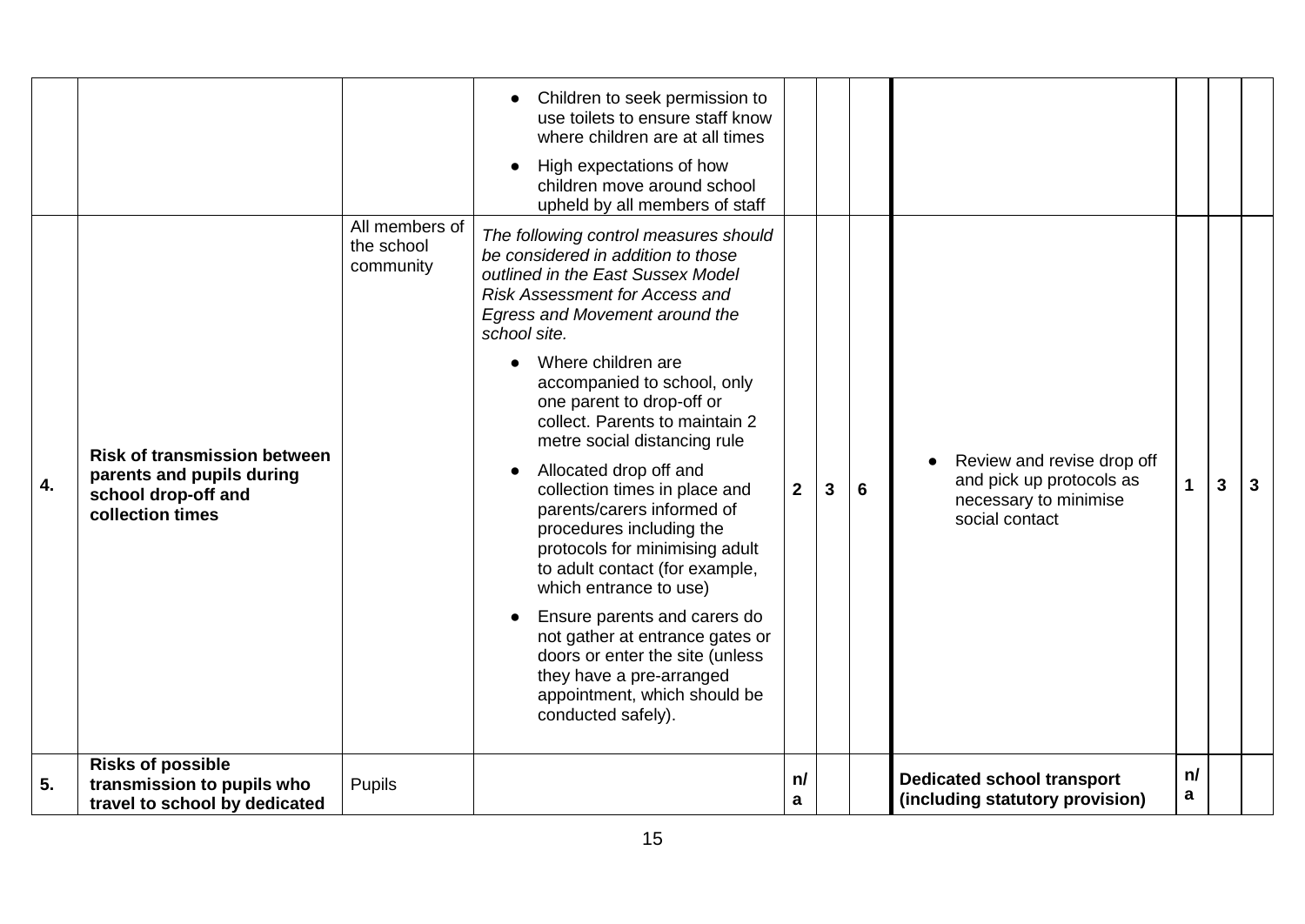| school transport (including<br>statutory provision) or wider<br>public transport<br>The DfE Guidance for full<br>opening - Section 2 details a<br>new framework for transporting<br>pupils to and from schools | <b>Dedicated school transport</b><br>(including statutory provision)<br>Ensure staff, pupils and<br>$\bullet$<br>parents are aware that social<br>distancing will not apply on<br>dedicated transport from<br>September<br>Liaise with the transport hub<br>regarding transport<br>arrangements. They will liaise<br>directly with the transport<br>companies on social distancing<br>requirements and check that<br>they are fully aware of the<br>health and safety procedures.<br>mainstream-<br>transport.cts@eastsussex.gov.<br>uk<br>Ensure relevant parents/carers<br>and pupils are aware of<br>recommendations on transport<br>to and from school (including<br>avoiding peak times). See DfE<br>Guidance for full opening -<br><b>Section 2</b> | Review and take<br>reasonable actions to<br>ensure:<br>$\circ$ pupils are grouped<br>together on transport in<br>the bubbles that are<br>adopted within school<br>$\circ$ hand sanitiser is used<br>upon boarding and/or<br>disembarking<br>o appropriate additional<br>cleaning of vehicles<br>$\circ$ queuing and boarding<br>where possible is<br>organised<br>$\circ$ distancing within<br>vehicles wherever<br>possible<br>$\circ$ the use of face coverings<br>for children over the age<br>of 11, where appropriate.<br>https://www.gov.uk/government<br>/publications/actions-for-<br>schools-during-the-coronavirus-<br>outbreak/guidance-for-full-<br>opening-schools#transport |
|----------------------------------------------------------------------------------------------------------------------------------------------------------------------------------------------------------------|-----------------------------------------------------------------------------------------------------------------------------------------------------------------------------------------------------------------------------------------------------------------------------------------------------------------------------------------------------------------------------------------------------------------------------------------------------------------------------------------------------------------------------------------------------------------------------------------------------------------------------------------------------------------------------------------------------------------------------------------------------------|-------------------------------------------------------------------------------------------------------------------------------------------------------------------------------------------------------------------------------------------------------------------------------------------------------------------------------------------------------------------------------------------------------------------------------------------------------------------------------------------------------------------------------------------------------------------------------------------------------------------------------------------------------------------------------------------|
|                                                                                                                                                                                                                | Wider public transport                                                                                                                                                                                                                                                                                                                                                                                                                                                                                                                                                                                                                                                                                                                                    |                                                                                                                                                                                                                                                                                                                                                                                                                                                                                                                                                                                                                                                                                           |
|                                                                                                                                                                                                                | Communicate to parents that<br>public transport capacity is<br>likely to continue to be<br>constrained in the spring term.<br>Its use by pupils, particularly in<br>peak times, should be kept to<br>an absolute minimum.                                                                                                                                                                                                                                                                                                                                                                                                                                                                                                                                 | https://www.gov.uk/government/pu<br>blications/transport-to-school-and-<br>other-places-of-education-autumn-<br>term-2020/transport-to-school-and-<br>other-places-of-education-autumn-<br>term-2020<br>Children under the age of 11 are<br>exempt from wearing face                                                                                                                                                                                                                                                                                                                                                                                                                      |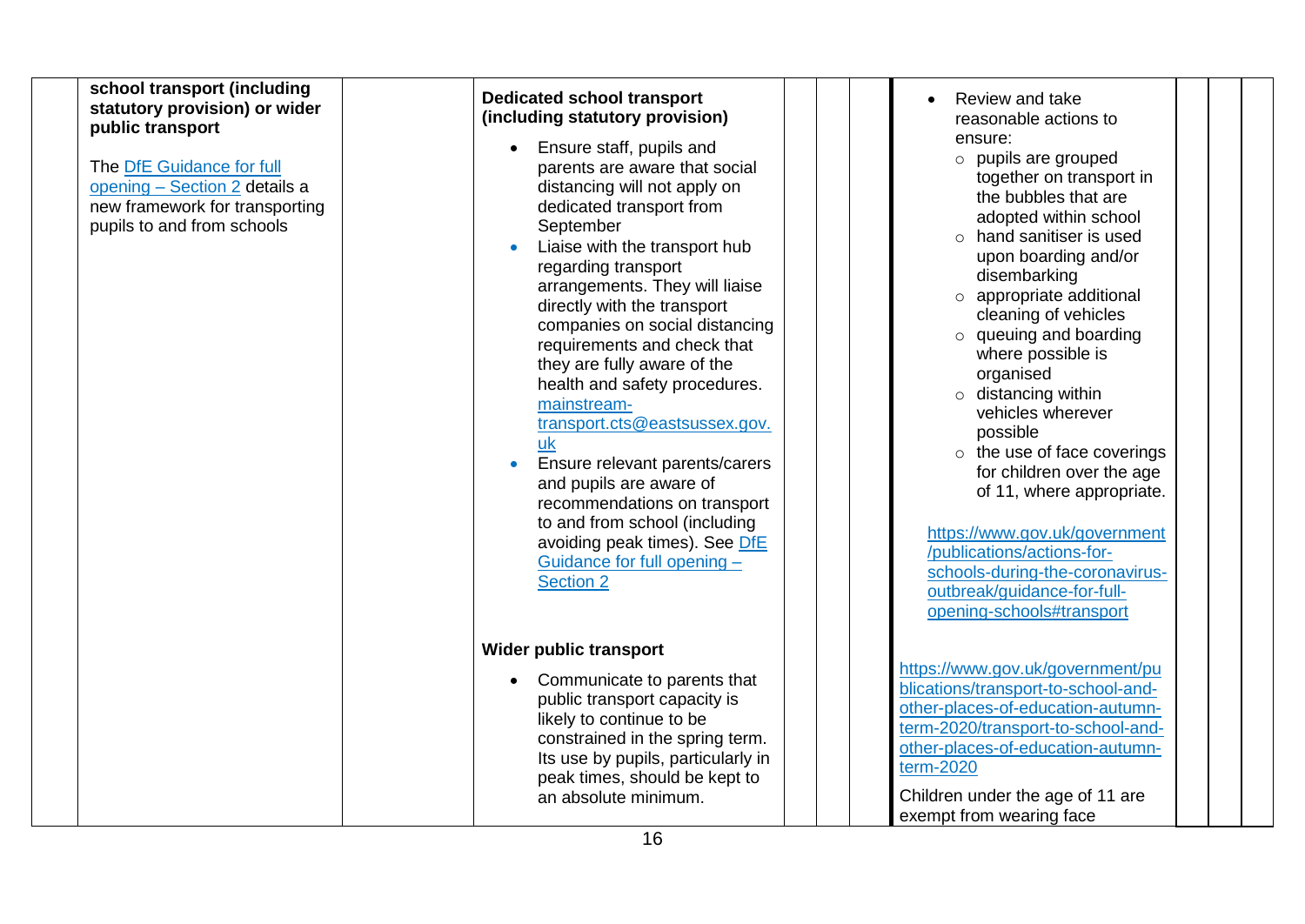|    |                                                                                                                                                  |                                           | Leaders to liaise with partners<br>to consider staggered start<br>times to enable more journeys<br>to take place outside of peak<br>hours where feasible<br>Where possible encourage<br>parents, staff and pupils to<br>walk or cycle to school.<br>Consider using 'walking buses'<br>or working with their local<br>authority to promote safe<br>cycling routes.<br>Refer any families using public<br>transport to the safer travel<br>guidance for passengers.                                                                                      |                |              |   | coverings on public transport, and<br>the regulations relating to face<br>coverings exclude school transport<br>services. See updated transport<br>quidance                             |                |   |   |
|----|--------------------------------------------------------------------------------------------------------------------------------------------------|-------------------------------------------|--------------------------------------------------------------------------------------------------------------------------------------------------------------------------------------------------------------------------------------------------------------------------------------------------------------------------------------------------------------------------------------------------------------------------------------------------------------------------------------------------------------------------------------------------------|----------------|--------------|---|-----------------------------------------------------------------------------------------------------------------------------------------------------------------------------------------|----------------|---|---|
| 6. | <b>Risk of ongoing</b><br>contamination from people<br>(staff, parents/carers, visitors,<br>contractors and/or deliveries)<br>coming into school | All members of<br>the school<br>community | <b>Face coverings:</b><br>We strongly advise staff wear<br>face coverings/visors when<br>working with children and when<br>moving around the building.<br>Ensure contractors, school<br>meal providers, milk providers<br>and fruit providers can fulfil all<br>risk assessment requirements<br>Contractors aware of any<br>changes to school day $-$ e.g.<br>staggered lunchtimes<br>Minimise any visitors to the<br>school and clear messages<br>shared about social distancing<br>procedures for adults. Ensure<br>record are kept of all visitors; | 2 <sup>1</sup> | $\mathbf{3}$ | 6 | Review effectiveness of<br>revised site management<br>systems $-$ e.g. corridor use<br>and hand washing routines<br>etc to ensure appropriate<br>social distancing for any<br>visitors. | $\overline{2}$ | 3 | 6 |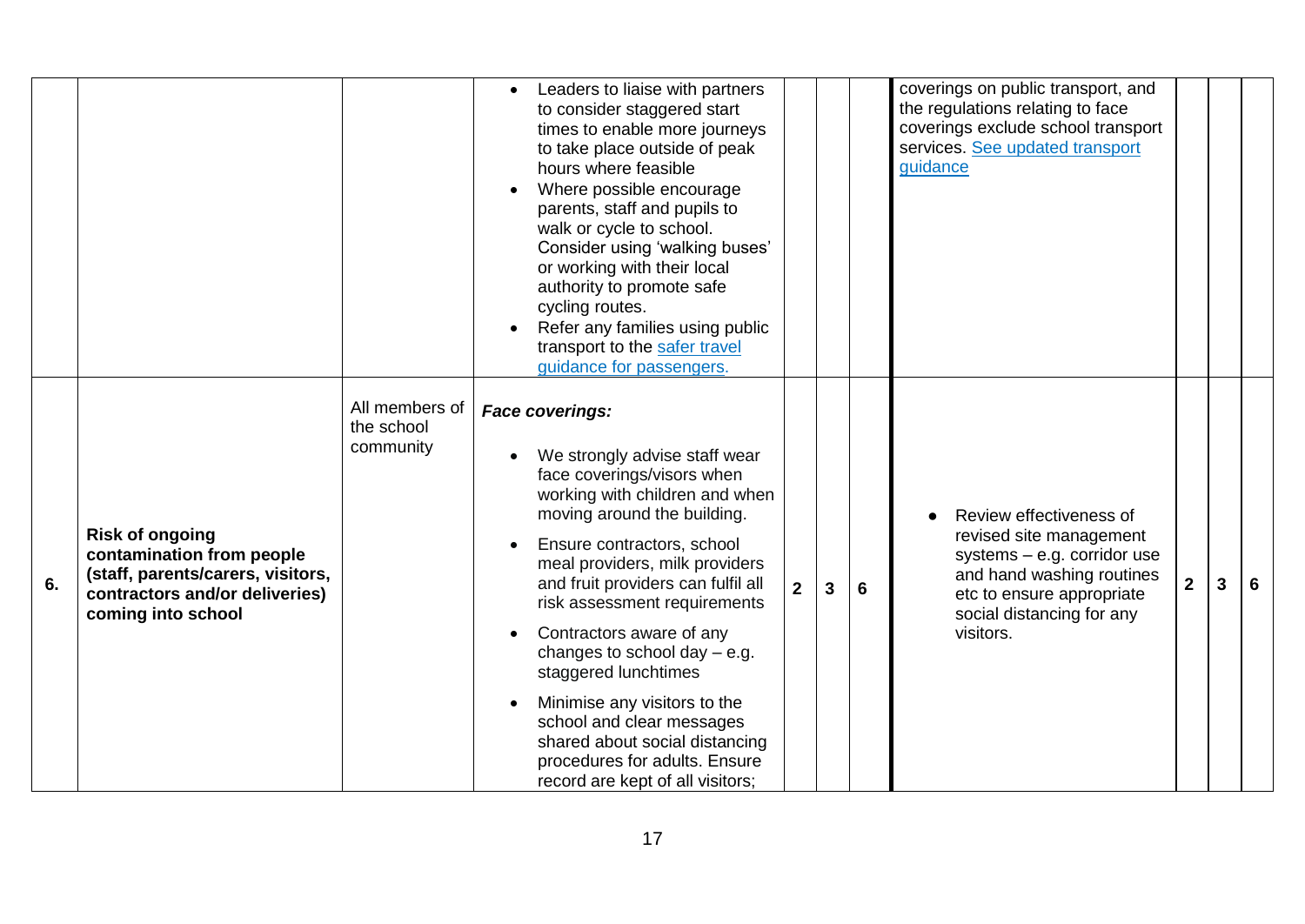| names, dates, and contact<br>details.                                                                                                                                                                         |
|---------------------------------------------------------------------------------------------------------------------------------------------------------------------------------------------------------------|
| All contractors, parents and<br>$\bullet$<br>other visitors to school are<br>required to wear face<br>coverings. Disposable masks<br>are available in the front<br>entrance.                                  |
| Ensure that the school<br>engages with local<br>immunisation services and<br>programmes as normal                                                                                                             |
| Parents and carers bringing or<br>collecting pupils during the day<br>phone ahead and arrange to<br>drop/collect safely and not<br>enter the site if possible                                                 |
| Strict handwashing procedures<br>in place as soon as<br>pupils/staff/visitors/contractors<br>arrive in school                                                                                                 |
| Ensure the DfE guidance for<br>Health and Safety<br>https://www.gov.uk/governmen<br>t/publications/health-and-<br>safety-advice-for-<br>schools/responsibilities-and-<br>duties-for-schools is adhered<br>to. |
| For any staff member or pupil<br>who feels unwell, check for<br>recognised symptoms of<br>COVID-19. Public Health<br>England advise routinely taking                                                          |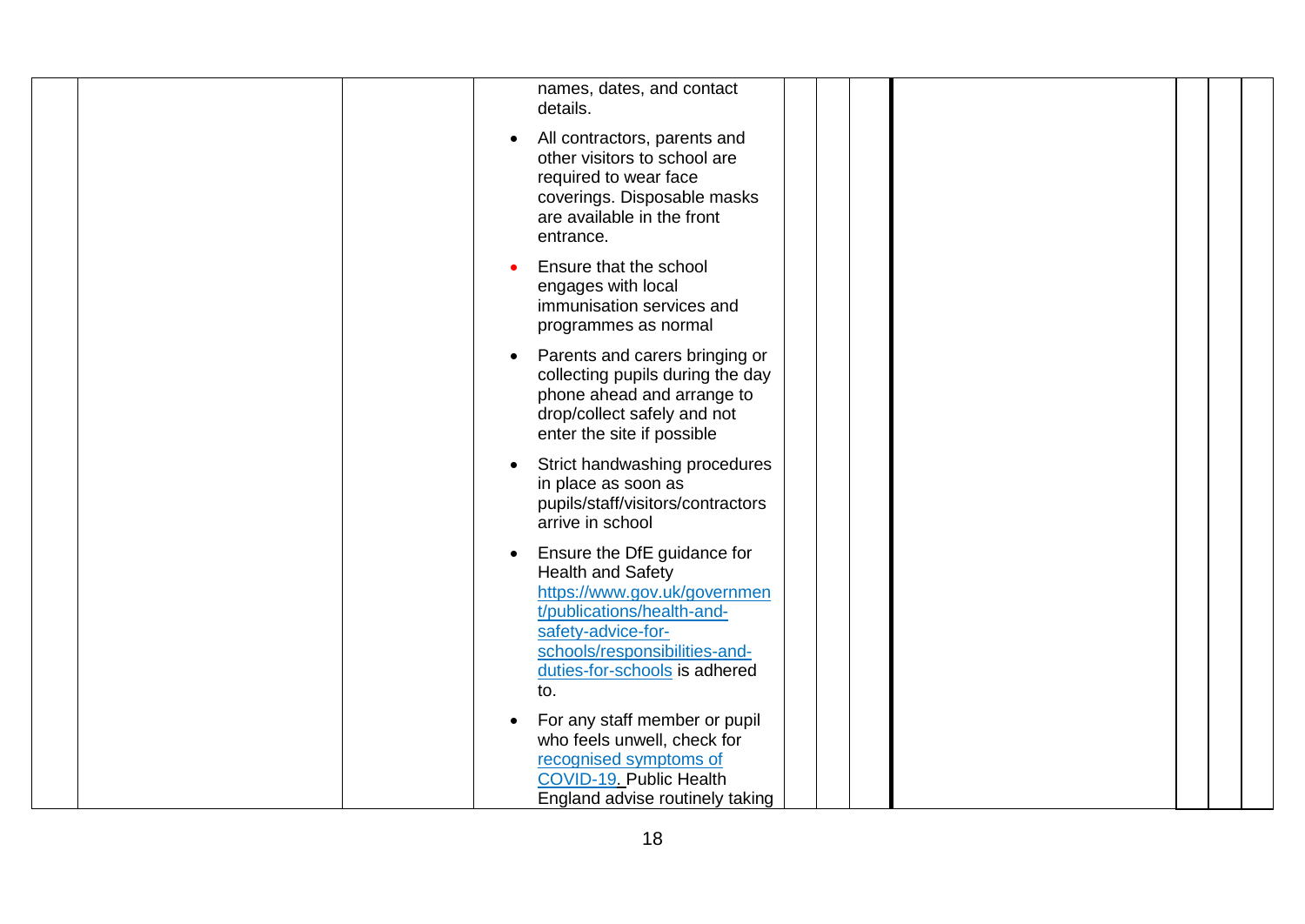|    |                                                                                                                   |                                           | the temperature of pupils is not<br>recommended as it is an<br>unreliable method for<br>identifying coronavirus<br>(COVID-19).<br>Isolate and send children and<br>staff home immediately if they<br>display symptoms (See section<br>7 below)<br>A copy of the COVID-19<br>specific risk assessment for<br>catering and cleaning<br>contractors is kept by the<br>school                                                                                                                                                                                                                                                                                                                                                                                     |                              |
|----|-------------------------------------------------------------------------------------------------------------------|-------------------------------------------|---------------------------------------------------------------------------------------------------------------------------------------------------------------------------------------------------------------------------------------------------------------------------------------------------------------------------------------------------------------------------------------------------------------------------------------------------------------------------------------------------------------------------------------------------------------------------------------------------------------------------------------------------------------------------------------------------------------------------------------------------------------|------------------------------|
| 7. | <b>Risk that contamination</b><br>exists within the school<br>environment due to<br>ineffective hygiene measures. | All members of<br>the school<br>community | Site staff follow DfE Planning<br>Guidance for full reopening -<br><b>Section 2 School Operations</b><br>and are aware of the COVID-<br>19: cleaning of non-healthcare<br>settings guidance which should<br>be followed when there is a<br>suspected or confirmed case<br>Enhanced cleaning<br>With some children in school,<br>schedule in place to ensure<br>$\overline{2}$<br>6<br>all frequently touched surfaces,<br>effective hygiene standards<br>3<br>equipment, toilets, door<br>and comply with latest<br>handles, and toilets used<br>guidance<br>during the day will need to be<br>cleaned thoroughly each day.<br>All handwashing sinks, soap<br>dispensers, hand gel etc are<br>checked 3 times a day to<br>ensure stock levels are<br>adequate | $\mathbf{3}$<br>$\mathbf{3}$ |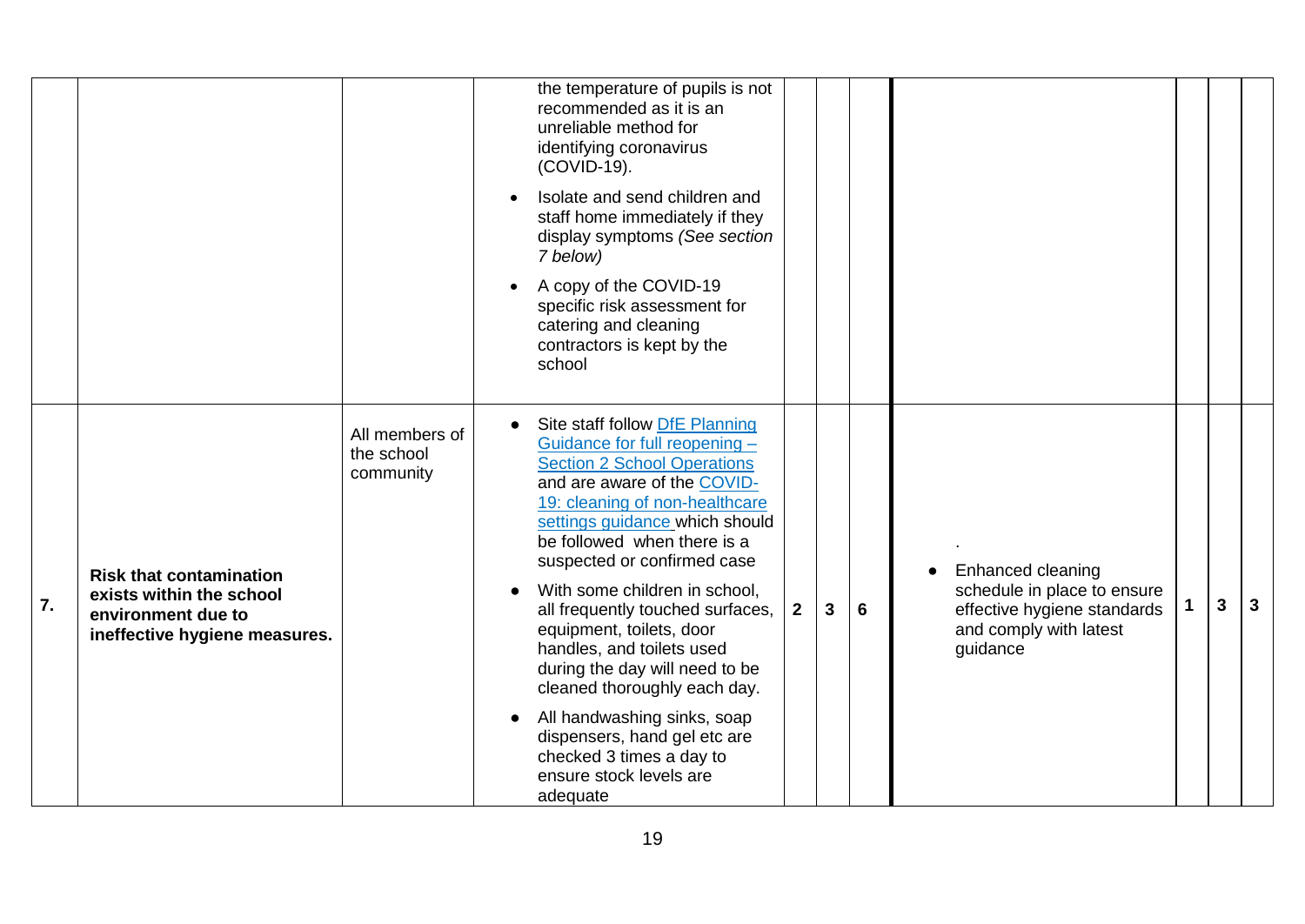|    |                                                               | good/effective hygiene levels<br>Ensure resources shared<br>between classes or bubbles,<br>(e.g. sports, art and science<br>equipment) is cleaned<br>frequently. It MUST be<br>meticulously cleaned between<br>its use by different bubbles or<br>rotated to allow it to be left<br>unused and out of reach 48<br>hours (72 hours for plastics).<br>Any books that go between<br>home and school are<br>quarantined for 72 hours<br>Equipment such as books and<br>games, are regularly cleaned<br>along with all touched<br>surfaces.<br>Outdoor play equipment is not<br>shared across bubbles.<br>Ensure frequent enhanced<br>cleaning of surfaces that pupils<br>are frequently touching, such<br>as toys, books, desks, chairs,<br>doors, sinks, toilets, light<br>switches, bannisters each day,<br>using standard cleaning<br>products by school staff and by<br>cleaners.<br>Schools MUST ensure they |   |   |   | Arrange for deep clean of                         |   |   |              |
|----|---------------------------------------------------------------|---------------------------------------------------------------------------------------------------------------------------------------------------------------------------------------------------------------------------------------------------------------------------------------------------------------------------------------------------------------------------------------------------------------------------------------------------------------------------------------------------------------------------------------------------------------------------------------------------------------------------------------------------------------------------------------------------------------------------------------------------------------------------------------------------------------------------------------------------------------------------------------------------------------|---|---|---|---------------------------------------------------|---|---|--------------|
| 8. | <b>Risk of transmission from</b><br>pupils and staff who have | understand the NHS Test and Trace<br>process and how to contact the local                                                                                                                                                                                                                                                                                                                                                                                                                                                                                                                                                                                                                                                                                                                                                                                                                                     | 3 | 3 | 9 | medical room and other<br>facilities as necessary | 1 | 3 | $\mathbf{3}$ |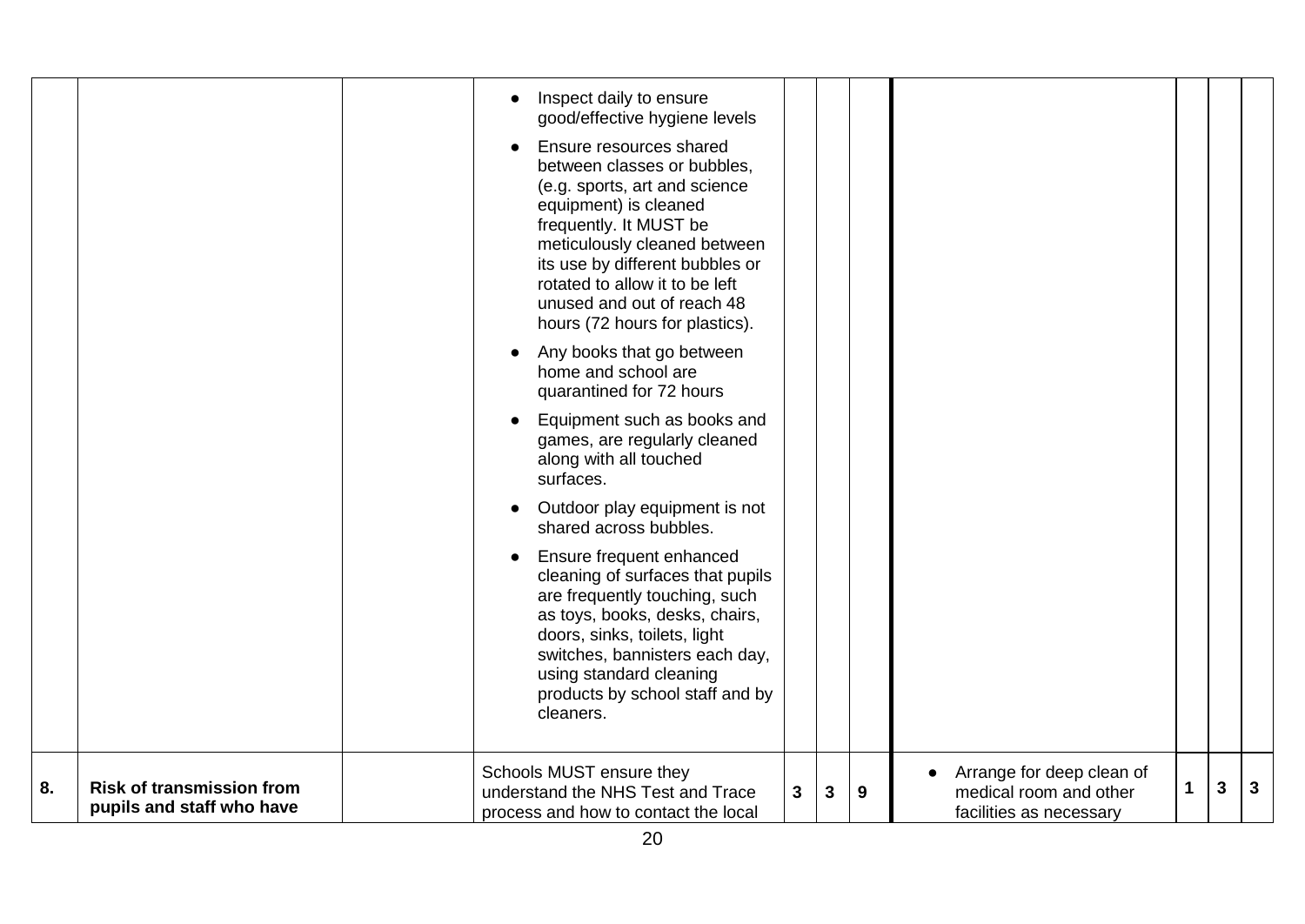| been in contact with the virus<br>and/or are showing signs of<br>having the virus (a new,<br>continuous cough or a high<br>temperature) | All members of<br>the school<br>community | <b>Public Health England health</b><br>protection team. (see contact details<br>on the first page of this document)<br>Leaders to ensure staff and<br>parents understand their<br>responsibility should they be<br>showing symptoms of COVID-<br>19 to be ready and willing to:<br>book a test, provide details of<br>who they have been in close<br>contact with and to then self-<br>isolate in line with current<br>government guidance<br>If anyone in the school<br>becomes unwell with a new<br>and persistent cough or a high<br>temperature, or has a loss of or<br>change in, their normal sense<br>of taste or smell (anosmia),<br>they must be sent home and<br>advised to follow guidance for<br>households with possible or<br>confirmed coronavirus (COVID-<br>19) infection, which sets out<br>that they should self-isolate for<br>that day and the following 10<br>full days and should arrange to<br>have a test to see if they have<br>coronavirus (COVID-19). | before they are used again.<br>The updated cleaning of<br>non-healthcare settings<br>guidance describes the<br>cleaning required, the<br>appropriate disposal of<br>materials, the cleaning of<br>equipment and hard<br>surfaces, and the personal<br>protective equipment (PPE)<br>that should be worn.<br>Revise plans and PPE<br>supplies in the light of<br>experience or any updated<br>guidance. |  |
|-----------------------------------------------------------------------------------------------------------------------------------------|-------------------------------------------|-----------------------------------------------------------------------------------------------------------------------------------------------------------------------------------------------------------------------------------------------------------------------------------------------------------------------------------------------------------------------------------------------------------------------------------------------------------------------------------------------------------------------------------------------------------------------------------------------------------------------------------------------------------------------------------------------------------------------------------------------------------------------------------------------------------------------------------------------------------------------------------------------------------------------------------------------------------------------------------|--------------------------------------------------------------------------------------------------------------------------------------------------------------------------------------------------------------------------------------------------------------------------------------------------------------------------------------------------------------------------------------------------------|--|
|                                                                                                                                         |                                           | Other members of their<br>household (including any<br>siblings) should self-isolate<br>starting from the day the<br>individual's symptoms started<br>(or the day their test was taken<br>if they did not have symptoms,<br>whether this was an LFD or                                                                                                                                                                                                                                                                                                                                                                                                                                                                                                                                                                                                                                                                                                                             |                                                                                                                                                                                                                                                                                                                                                                                                        |  |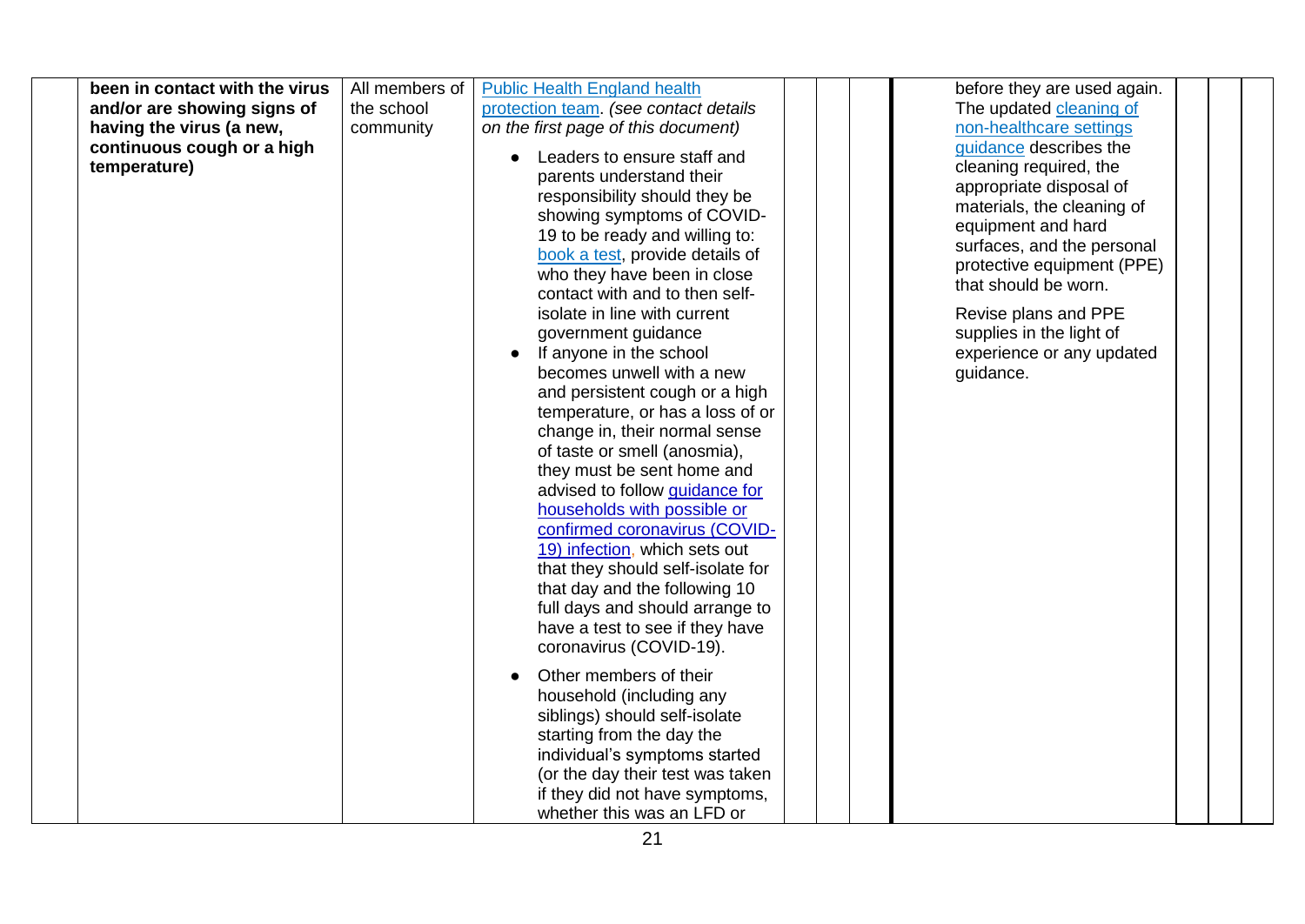| PCR test), and the next 10 full<br>days.                                                                                                                                                                                  |
|---------------------------------------------------------------------------------------------------------------------------------------------------------------------------------------------------------------------------|
| Revise plans and source<br>suitable PPE supplies (e.g. non<br>latex gloves preferable) to be<br>used by:<br>$\circ$ the supervising member<br>of staff if a 2m distance<br>cannot be maintained<br>during isolation of an |
| unwell child onsite.<br>staff caring for pupils<br>$\circ$<br>with routine intimate<br>care needs that involve<br>the use of PPE                                                                                          |
| The plan should identify any<br>likelihood of behavioural,<br>SEND and possible use of<br>restraint issues etc that may<br>apply                                                                                          |
| If anyone becomes unwell with<br>signs of COVID-19 they must<br>be sent home and households<br>advised to follow the COVID-<br>19: guidance for households<br>with possible coronavirus<br>infection guidance             |
| Isolate the pupil / member of<br>staff immediately to Head's<br>office. If appropriate arrange<br>adult supervision in line with<br>guidelines. Ideally open a<br>window for ventilation.                                 |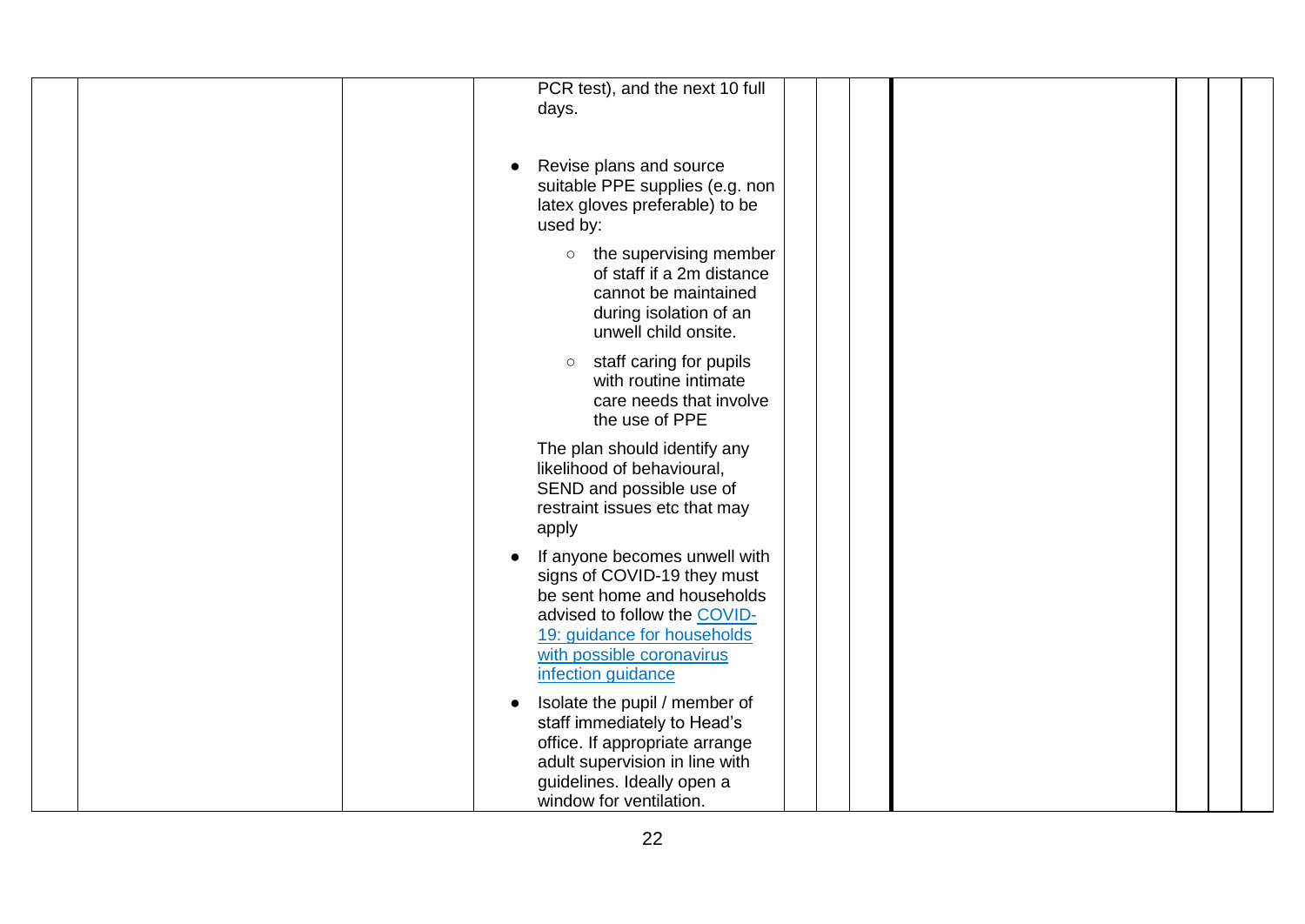| Separate bathroom facilities<br>should be used if necessary -<br>disabled toilet opposite main<br>office- which should then be<br>cleaned and disinfected before<br>use by anyone else.                                                                                                                                                     |
|---------------------------------------------------------------------------------------------------------------------------------------------------------------------------------------------------------------------------------------------------------------------------------------------------------------------------------------------|
| Employers have a duty of care<br>for all staff and should ensure<br>that staff who are sent home<br>displaying symptoms of<br>COVID-19 are tested as soon<br>as practicably possible.<br>Headteachers should<br>communicate to staff that if<br>they are displaying symptoms<br>they should be tested 'as soon<br>as practicably possible.' |
| For schools that purchase the<br>HR Advisory Service, further<br>information can be accessed<br>here or through their<br>designated HR Consultant<br>https://www.cipd.co.uk/knowled<br>qe/culture/well-<br>being/supporting-mental-<br>health-workplace-return                                                                              |
| If school is notified of a positive<br>$\bullet$<br>COVID19 test result for a<br>member of staff or a pupil, we<br>must contact the DfE Helpline<br>on 0800 046 8687 and select<br>option 1 for advice on the<br>action to take in response to a<br>positive case. You will be put<br>through to a team of advisers                         |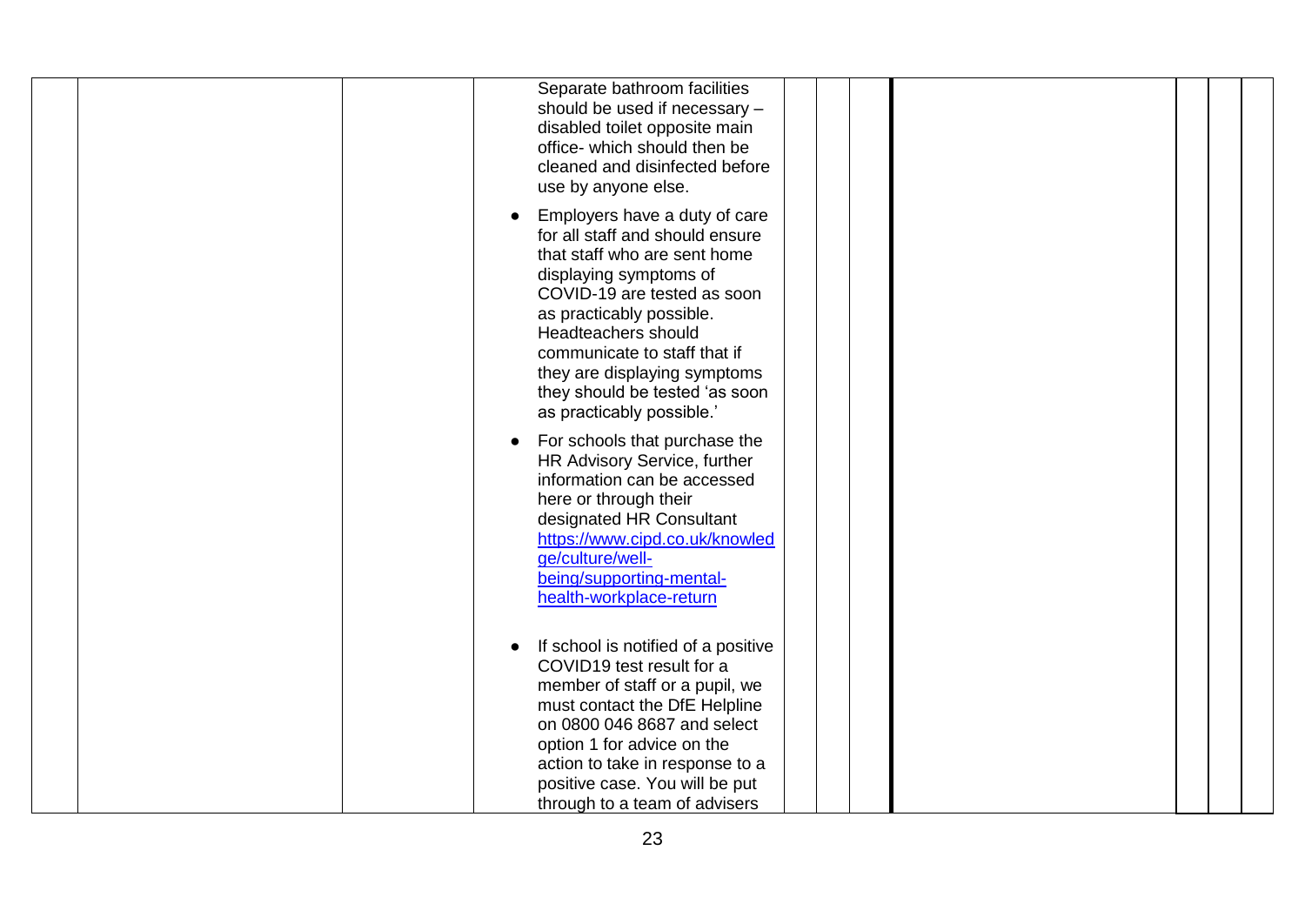| who will inform you what action<br>is needed based on the latest<br>public health advice. If,<br>following triage, further expert<br>advice is required the adviser<br>will escalate your call to the<br>PHE local health protection<br>team.                                                                                                                                                    |
|--------------------------------------------------------------------------------------------------------------------------------------------------------------------------------------------------------------------------------------------------------------------------------------------------------------------------------------------------------------------------------------------------|
| Schools need to take swift<br>action when they become<br>aware that someone who has<br>attended has tested positive for<br>Covid-19. Schools can contact<br>the dedicated advice service<br>introduced by Public Health<br>England (PHE) and delivered<br>by the NHS Business Service<br>Authority and can be reached<br>calling the DFE Helpline on<br>0800 046 8687 and selecting<br>option 1. |
| PHE will conduct a rapid risk<br>$\bullet$<br>assessment and advise the<br>school on the actions to take<br>including the definitive advice<br>on who must be sent home.<br>Should this be the case PHE<br>will provide a template letter to<br>inform parents and staff.                                                                                                                        |
| In line with government<br>guidance school MUST not<br>share the names or details of<br>people with COVID-19 unless<br>essential to protect others                                                                                                                                                                                                                                               |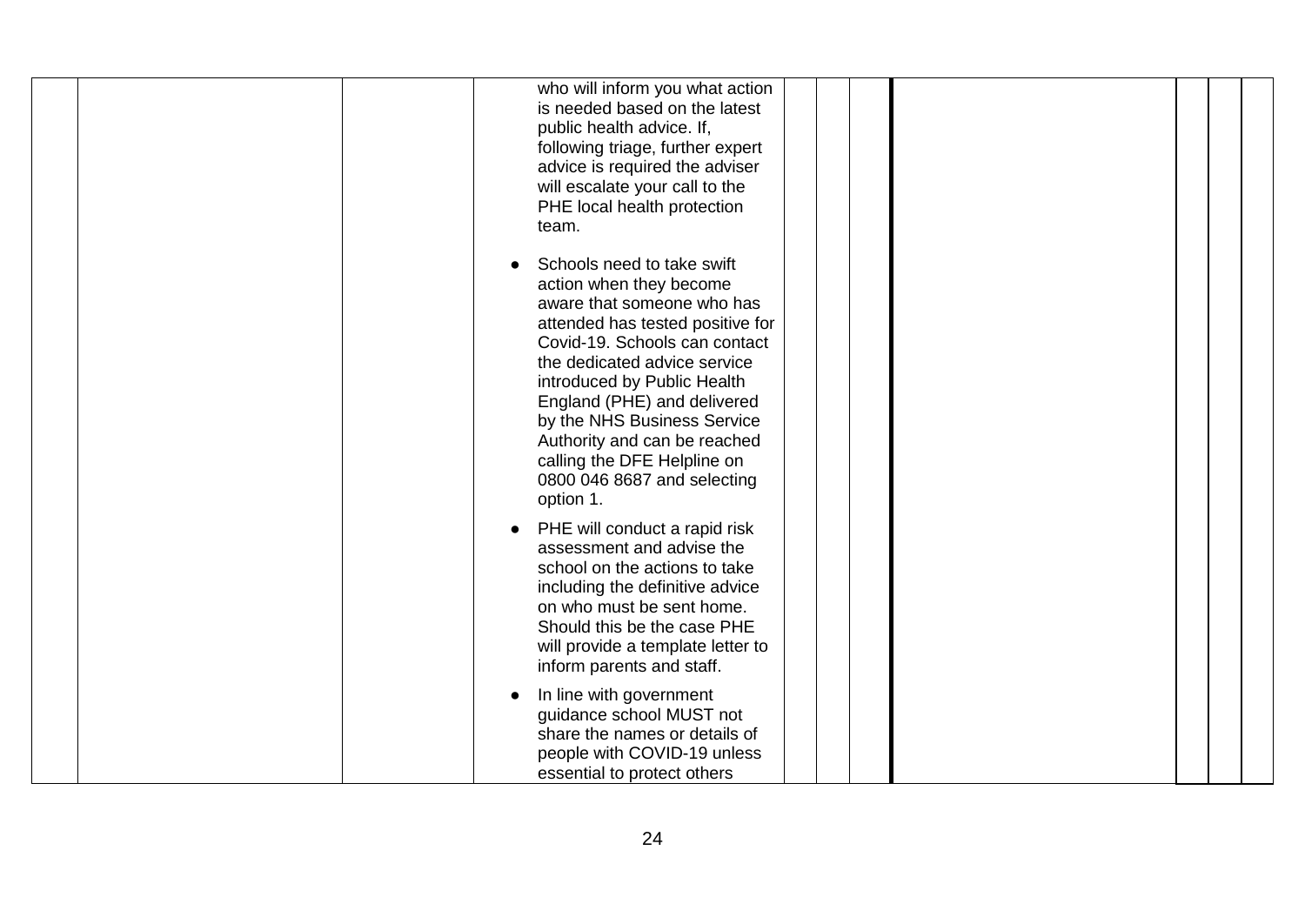|    |                             | All pupils and | If school should have two or<br>more confirmed cases within<br>14 days, or there is an overall<br>rise in sickness absence where<br>coronavirus (COVID-19) is<br>suspected, it may indicate an<br>outbreak. Leaders MUST<br>continue to work with their local<br>health protection team who will<br>be able to advise if additional<br>action is required. This may<br>include recommending a larger<br>number of pupil's self-isolate<br>as a precautionary measure.<br>Call Surrey & Sussex Health<br>Protection Team (HPT) on 0344 225<br>3861 (0844 967 0069 out of hours) if:<br>10% (or more) of a bubble is<br>affected within 14 days - for<br>example, if there are 3 or more<br>confirmed cases of COVID-19<br>in a bubble of 30 people<br>10% (or more) of staff are<br>$\bullet$<br>affected within 14 days - for<br>example, if there are 6 or more<br>confirmed cases of COVID-19<br>in a staff of 60<br>• 3 (or more) bubbles within your<br>school/setting contain at least<br>one confirmed case |  |                                                    |  |  |
|----|-----------------------------|----------------|-------------------------------------------------------------------------------------------------------------------------------------------------------------------------------------------------------------------------------------------------------------------------------------------------------------------------------------------------------------------------------------------------------------------------------------------------------------------------------------------------------------------------------------------------------------------------------------------------------------------------------------------------------------------------------------------------------------------------------------------------------------------------------------------------------------------------------------------------------------------------------------------------------------------------------------------------------------------------------------------------------------------|--|----------------------------------------------------|--|--|
| 9. | <b>Contingency planning</b> | staff          | Ensure that contingency plans are in<br>place, being reviewed and updated                                                                                                                                                                                                                                                                                                                                                                                                                                                                                                                                                                                                                                                                                                                                                                                                                                                                                                                                         |  | Leaders and governors<br>should devise contingency |  |  |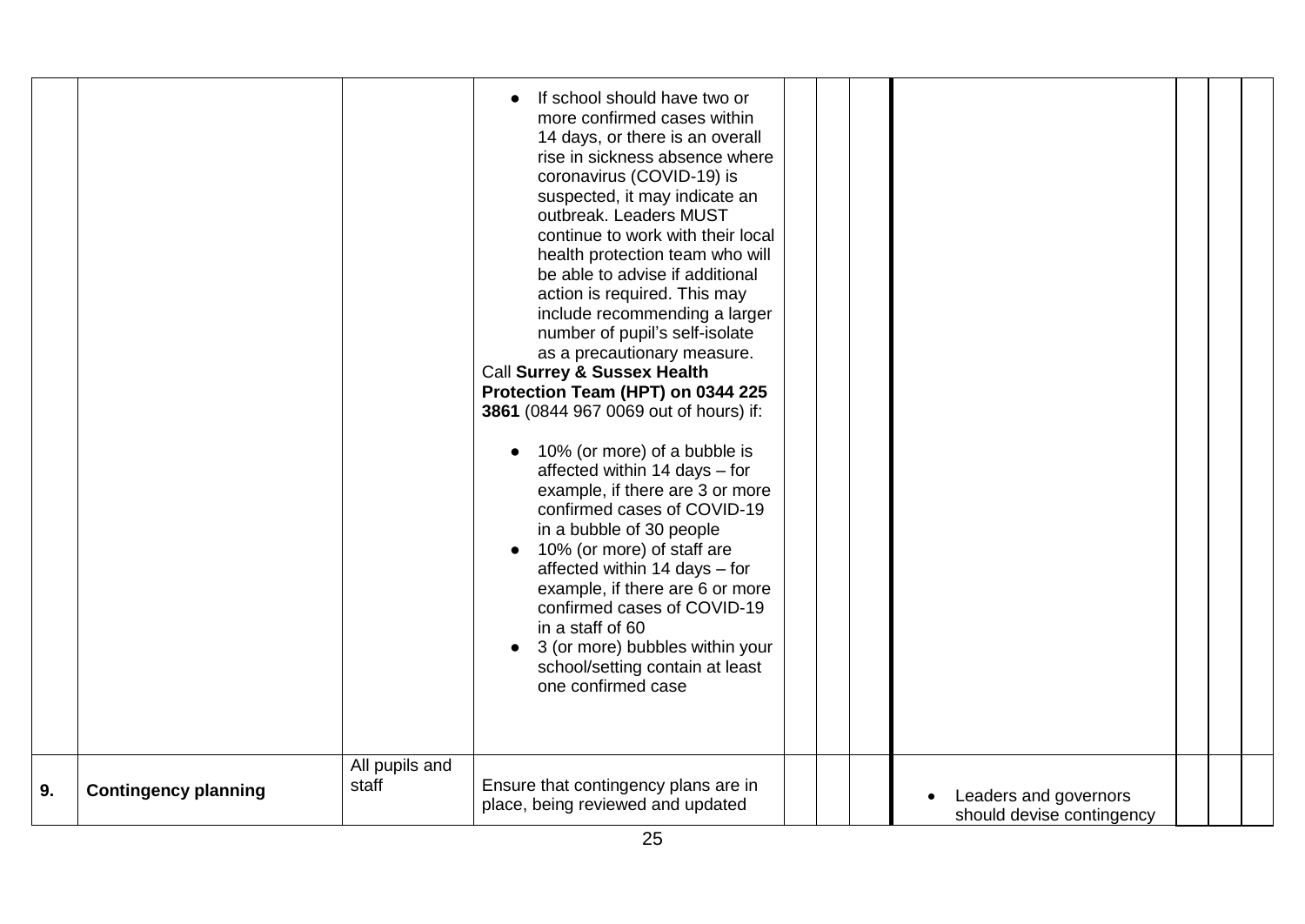|  |  | plans to cover a potential<br>local outbreak. In such an<br>event the PHE health<br>protection team or local<br>authority may advise a<br>school or number of<br>schools to close temporarily<br>to help control<br>transmission.                     |
|--|--|-------------------------------------------------------------------------------------------------------------------------------------------------------------------------------------------------------------------------------------------------------|
|  |  | See LA model<br><b>Contingency Plan</b><br>(available via the Message<br>Board). In addition the DfE<br>full return to school<br>guidance - section 5<br>outlines the scope required<br>and provides links to<br>resources to support these<br>plans. |
|  |  | <b>Temporary Continuity</b><br><b>Direction</b>                                                                                                                                                                                                       |

## **Action Plan** *(when will the above additional control measures be implemented and by whom?)*

| <b>Action</b>                             | By Whom?  | <b>Deadline</b> | <b>Date Completed</b> |
|-------------------------------------------|-----------|-----------------|-----------------------|
| <b>Review and update Contingency plan</b> | SL.       | 8.02.21         | 5.02.21               |
| Review and update Contingency plan        | <b>SL</b> | 5.03.21         |                       |
|                                           |           |                 |                       |
|                                           |           |                 |                       |
|                                           |           |                 |                       |
|                                           |           |                 |                       |
|                                           |           |                 |                       |
|                                           |           |                 |                       |
|                                           |           |                 |                       |